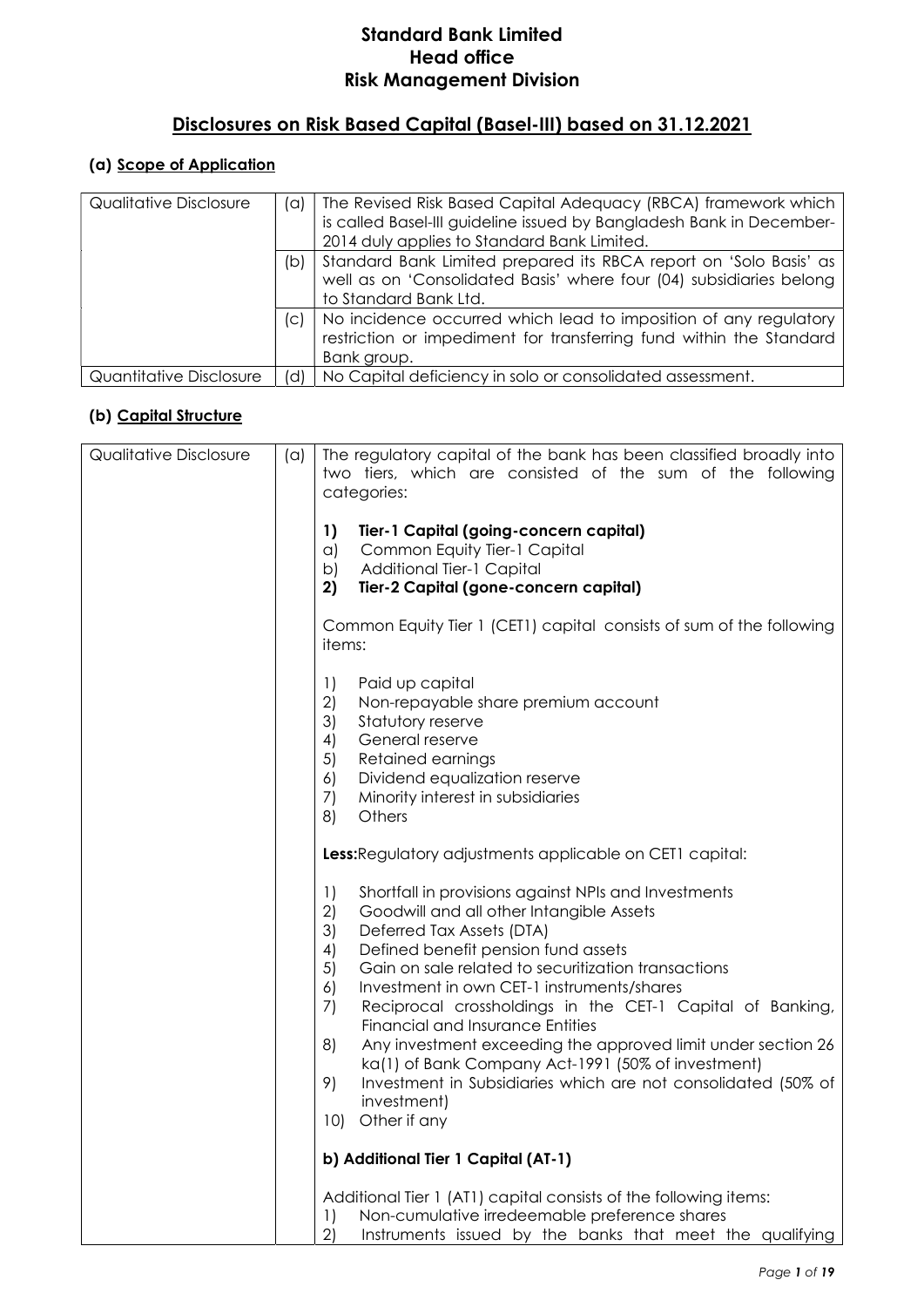|                         | criteria for AT1 as specified in the guideline.<br>3)<br>Minority Interest i.e. AT1 issued by consolidated subsidiaries to<br>third parties (for consolidated reporting only)<br>4)<br>Others<br>Less: Regulatory adjustments applicable on AT1 Capital:<br>Investment in own AT-1 instruments/shares<br>$\left  \right $<br>2)<br>Reciprocal crossholdings in the AT-1 Capital of Banking,<br><b>Financial and Insurance Entities</b><br>Other if any<br>3)                                                                                                                                                                                                |
|-------------------------|-------------------------------------------------------------------------------------------------------------------------------------------------------------------------------------------------------------------------------------------------------------------------------------------------------------------------------------------------------------------------------------------------------------------------------------------------------------------------------------------------------------------------------------------------------------------------------------------------------------------------------------------------------------|
|                         | 2) Tier-2 Capital (T-2)                                                                                                                                                                                                                                                                                                                                                                                                                                                                                                                                                                                                                                     |
|                         | Tier-2 capital, also called 'gone-concern capital', represents other<br>elements which fall short of some of the characteristics of the core<br>capital but contribute to the overall strength of a bank. Tier-2<br>capital consist of the following items:                                                                                                                                                                                                                                                                                                                                                                                                 |
|                         | General Provisions (Eligible for inclusion in Tier-2 will be limited<br>1)<br>to a maximum 1.25 percentage points of credit risk-weighted<br>assets calculated under the standardized approach)<br>All other preference shares<br>2)<br>3)<br>Subordinated debt / Instruments issued by the banks that meet<br>the qualifying criteria for Tier-2 capital as specified in the<br>guideline.<br>4)<br>Minority Interest i.e. Tier-2 issued by consolidated subsidiaries to<br>third parties as specified in the guideline.<br>Revaluation Reserves as on December 31, 2014 (50% of Fixed<br>5)<br>Assets and Securities and 10% of Equities)<br>Others<br>6) |
|                         | Less: Regulatory adjustments applicable on Tier-2 capital:                                                                                                                                                                                                                                                                                                                                                                                                                                                                                                                                                                                                  |
|                         | Revaluation Reserves for Fixed Assets, Securities and Equity<br>1)<br>Securities (followed phase-in deductions as per Basel-III).<br>2)<br>Investment in own T-2 instruments/shares<br>3)<br>Reciprocal crossholdings in the T-2 Capital of Banking,<br>Financial and Insurance Entities.<br>Any investment exceeding the approved limit under section 26<br>4)<br>ka(1) of Bank company Act-1991 (50% of investment).<br>5)<br>Investment in Subsidiaries which are not consolidated (50% of<br>investment)<br>Others if any<br>6)                                                                                                                         |
|                         | The calculation of Common Equity Tier-1, Additional Tier-1, Tier-1 and<br>Tier-2 capital shall be subject to the following conditions:                                                                                                                                                                                                                                                                                                                                                                                                                                                                                                                      |
|                         | Common Equity Tier-1 of at least 4.5% of the total RWA.<br>1)<br>2)<br>Tier-1 capital will be at least 6.0% of the total RWA.<br>3)<br>Minimum CRAR of 10% of the total RWA.<br>4)<br>Additional Tier 1 capital can be admitted maximum up to 1.5%<br>of the total RWA or 33.33% of CET1, whichever is higher.<br>5)<br>Tier-2 capital can be admitted maximum up to 4.0% of the<br>total RWA or 88.89% of CET1, whichever is higher.<br>In addition to minimum CRAR, Capital Conservation Buffer<br>6)<br>(CCB) of 2.5% of the total RWA is being introduced which will<br>be maintained in the form of CET1.                                              |
| Quantitative Disclosure | The quantitative disclosure of Capital Structure are as follows:                                                                                                                                                                                                                                                                                                                                                                                                                                                                                                                                                                                            |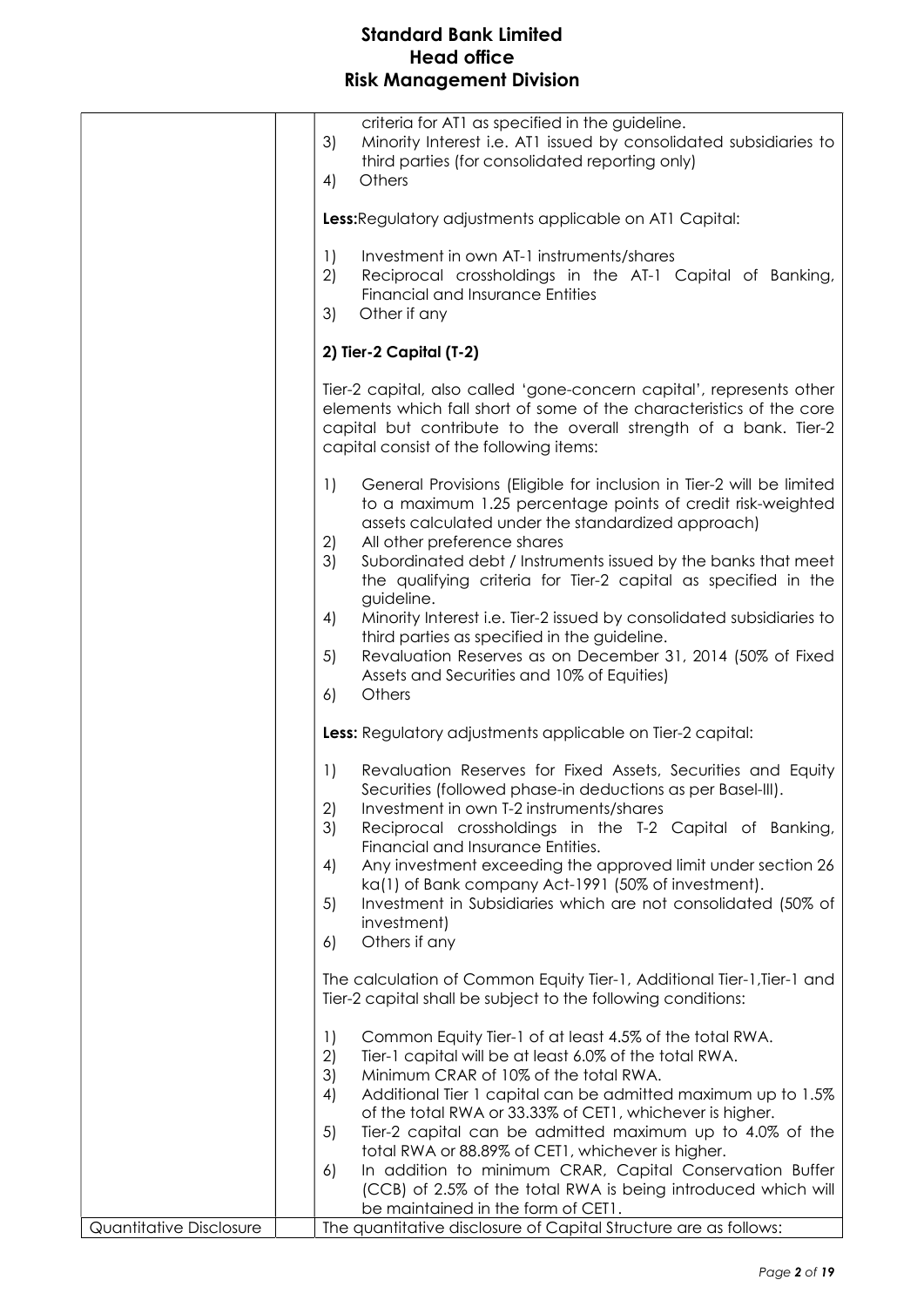|      | Tier 1 Capital (going-concern capital)                                                                               |                          |              |
|------|----------------------------------------------------------------------------------------------------------------------|--------------------------|--------------|
|      | <b>Common Equity Tier 1 Capital (CET1)</b>                                                                           | Solo                     | Consolidated |
| 1.10 | Fully Paid-up Capital                                                                                                | 1,031.14                 | 1,031.14     |
| 1.20 | Non-repayable Share premium account                                                                                  |                          |              |
| 1.30 | <b>Statutory Reserve</b>                                                                                             | 627.24                   | 627.24       |
| 1.40 | <b>General Reserve</b>                                                                                               |                          |              |
| 1.50 | <b>Retained Earnings</b>                                                                                             | 59.17                    | 66.93        |
| 1.60 | Dividend Equalization Reserve                                                                                        |                          |              |
| 1.70 | Minority interest in Subsidiaries                                                                                    |                          | 0.02         |
| 1.80 | Other if any (if any item approved by BB)                                                                            |                          |              |
| 1.90 | Sub-Total: (1.10 to 1.90)                                                                                            | 1,717.54                 | 1,725.32     |
|      | Less: Regulatory adjustments applicable on CET1                                                                      |                          |              |
| 1.10 | Shortfall in provisions required against Non Performing                                                              |                          |              |
|      | Loans (NPLs)                                                                                                         |                          |              |
| 1.11 | Shortfall in provisions required against investment in shares                                                        |                          |              |
| 1.12 | Remaining deficit on account of revaluation of investment                                                            |                          |              |
|      | in securities after netting off from any other surplus on the                                                        |                          |              |
|      | securities                                                                                                           |                          |              |
| 1.13 | Goodwill and all other intangible assets                                                                             | 1.87                     | 1.90         |
| 1.14 | Deferred tax assets (DTA)                                                                                            |                          |              |
| 1.15 | Defined benefit pension fund assets                                                                                  | $\overline{\phantom{a}}$ |              |
| 1.16 | Gain on sale related to securitization transactions                                                                  | $\overline{\phantom{a}}$ |              |
| 1.17 | Investment in own CET-1 instruments/shares                                                                           |                          |              |
| 1.18 | Reciprocal crossholdings in the CET-1 Capital of Banking,                                                            |                          | 3.85         |
|      | Financial and Insurance Entities                                                                                     |                          |              |
| 1.19 | Any investment exceeding the approved limit under                                                                    |                          |              |
|      | section 26 ka(1) of Bank company Act-1991 (50% of                                                                    |                          |              |
| 1.20 | investment)<br>Investment in Subsidiaries which are not consolidated (50%                                            |                          |              |
|      | of investment)                                                                                                       |                          |              |
| 1.21 | Other if any                                                                                                         |                          |              |
| 1.22 | Sub-Total (1.10 to 1.21)                                                                                             | 1.87                     | 5.74         |
| 1.23 | Total Common Equity Tier-1 (1.90 -1.22)                                                                              | 1,715.68                 | 1,719.58     |
|      | <b>Additional Tier 1 Capital</b>                                                                                     |                          |              |
| 2.24 | Non-cumulative irredeemable preference shares                                                                        |                          |              |
| 2.25 | Instruments issued by the bank that meets the qualifying                                                             | 450.00                   | 450.00       |
|      | criteria for AT1                                                                                                     |                          |              |
| 2.26 | Minority Interest i.e. ATI issued by consolidated subsidiaries                                                       |                          |              |
|      | to third parties (for consolidated reporting only)                                                                   |                          |              |
| 2.27 | Others                                                                                                               |                          |              |
| 2.28 | Sub-Total (2.24 to 2.27)                                                                                             | 450.00                   | 450.00       |
|      | Less: Regulatory adjustments applicable on AT1 Capital                                                               |                          |              |
| 2.29 | Investment in own AT-1 instruments/shares                                                                            |                          |              |
| 2.30 | Reciprocal crossholdings in the AT-1 Capital of Banking,                                                             |                          |              |
|      | Financial and Insurance Entities                                                                                     |                          |              |
| 2.31 | Other if any                                                                                                         |                          |              |
| 2.32 | Sub-Total (2.29 to 2.32)                                                                                             |                          |              |
| 2.33 | Total Additional Tier 1 Capital Available (2.5 - 2.8)                                                                | 450.00                   | 450.00       |
| 2.34 | Maximum Limit of Additional Tier-1 Capital [considering<br>para 3.2(iv) including foot note no.9 of RBCA Guidelines] | 405.95                   | 405.32       |
| 2.35 | <b>Excess Amount over Maximum Limit of AT-1</b>                                                                      | 44.05                    | 44.68        |
| 2.36 | <b>Total Admissible Additional Tier-1 Capital</b>                                                                    | 405.95                   | 405.32       |
| 2.37 | Total Eligible Tier-1 Capital (1.23 + 2.36)                                                                          | 2,121.63                 | 2,124.90     |
|      |                                                                                                                      |                          |              |
|      |                                                                                                                      |                          |              |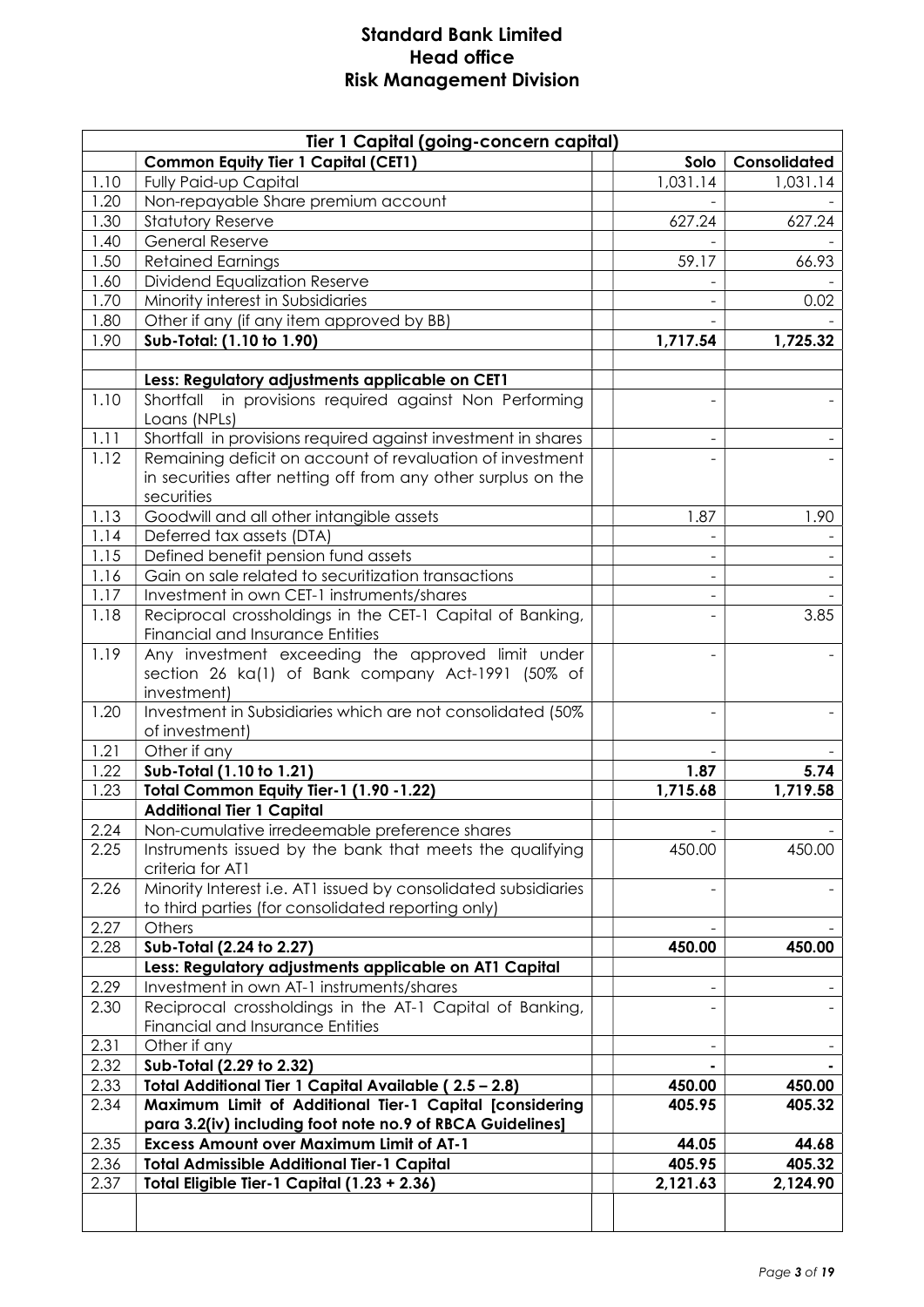|      | Tier 2 Capital (gone-concern capital)                                                                                                                                                       |          |          |
|------|---------------------------------------------------------------------------------------------------------------------------------------------------------------------------------------------|----------|----------|
| 3.38 | General Provisions (Eligible for inclusion in Tier 2 will be<br>limited to a maximum 1.25 percentage points of credit<br>risk-weighted assets calculated under the standardize<br>approach) | 63.40    | 63.40    |
| 3.39 | All other preference shares                                                                                                                                                                 |          |          |
| 3.40 | Subordinated debt / Instruments issued by the banks that<br>meet the qualifying criteria for Tier 2 capital as specified in<br>the guideline.                                               | 655.00   | 655.00   |
| 3.41 | Minority Interest i.e. Tier-2 issued by consolidated                                                                                                                                        |          |          |
|      | subsidiaries to third parties as specified in the guideline.                                                                                                                                |          |          |
| 3.42 | Revaluation Reserves as on 31 December, 2014 (50% of<br>Fixed Assets and Securities and 10% of Equities)                                                                                    | 1.31     | 1.31     |
| 3.43 | Other if any (if any item approved by BB)                                                                                                                                                   |          |          |
| 3.44 | Sub-Total (3.38 to 3.43)                                                                                                                                                                    | 719.71   | 719.71   |
|      | Less: Regulatory adjustments applicable on Tier-2 capital                                                                                                                                   |          |          |
| 3.45 | Revaluation Reserves for Fixed Assets, Securities and Equity<br>Securities (follow phase-in deductions as per Basel-III).                                                                   | 1.31     | 1.31     |
| 3.46 | Investment in own T-2 instruments/shares                                                                                                                                                    |          |          |
| 3.47 | Reciprocal crossholdings in the T-2 Capital of Banking,<br>Financial and Insurance Entities.                                                                                                |          |          |
| 3.48 | Any investment exceeding the approved limit under<br>section 26 ka(1) of Bank company Act-1991 (50% of<br>investment).                                                                      |          |          |
| 3.49 | Investment in Subsidiaries which are not consolidated (50%)<br>of investment)                                                                                                               |          |          |
| 3.50 | Other if any                                                                                                                                                                                |          |          |
| 3.51 | Sub-Total (3.45 to 3.50)                                                                                                                                                                    | 1.31     | 1.31     |
| 3.52 | Total Eligible Tier-2 Capital (3.44 - 3.51)                                                                                                                                                 | 718.40   | 718.40   |
|      | Total Eligible Capital (Tier-1+Tier-2)(2.38+3.37)                                                                                                                                           | 2,840.03 | 2,843.30 |

Note: There is General Provision Shortfall of Tk.148.30 crore against Investments of the Bank, which has been deferred as per Bangladesh Bank letter no.DOS(CAMS)1157/41(Dividend)/2022-2063 dated 18.04.2022 and to be built up equally in next 3 years.

# (c) Capital Adequacy

| Qualitative<br><b>Disclosure</b> | (a) | Adequate capital means enough capital to compensate with Bank's<br>risks profile. For assessing overall risk profile and a strategy for<br>maintaining adequate capital, Bank has followed an Internal Capital<br>Adequacy Assessment Process (ICAAP) which is issued by Bangladesh<br>Bank for calculating adequate capital under Supervisory Review<br>Process (SRP) of Basel-III. Bank has strengthened its risk management<br>process and internal control system in assessing and planning of<br>economic capital against all risks. The strategic planning process<br>critically analyzes bank's current and future capital requirements. The<br>strategic plan includes the bank's capital needs, anticipated capital<br>expenditures, desirable capital level, and external capital sources. |          |                   |
|----------------------------------|-----|------------------------------------------------------------------------------------------------------------------------------------------------------------------------------------------------------------------------------------------------------------------------------------------------------------------------------------------------------------------------------------------------------------------------------------------------------------------------------------------------------------------------------------------------------------------------------------------------------------------------------------------------------------------------------------------------------------------------------------------------------------------------------------------------------|----------|-------------------|
|                                  |     |                                                                                                                                                                                                                                                                                                                                                                                                                                                                                                                                                                                                                                                                                                                                                                                                      |          | Solo Consolidated |
| Quantitative                     | (b  | Capital Requirement for Credit Risk                                                                                                                                                                                                                                                                                                                                                                                                                                                                                                                                                                                                                                                                                                                                                                  | 1,898.54 | 1,887.56          |
| <b>Disclosure</b>                | 'c) | Capital Requirement for Market Risk                                                                                                                                                                                                                                                                                                                                                                                                                                                                                                                                                                                                                                                                                                                                                                  | 31.91    | 64.05             |
|                                  | 'd) | Capital Requirement for Operational Risk                                                                                                                                                                                                                                                                                                                                                                                                                                                                                                                                                                                                                                                                                                                                                             | 60.74    | 62.72             |
|                                  | (e) | Total Capital, CET-1 Capital, Total Tier-1 Capital and Tier-2 Capital<br>Ratio:                                                                                                                                                                                                                                                                                                                                                                                                                                                                                                                                                                                                                                                                                                                      |          |                   |
|                                  |     | For the consolidated group:                                                                                                                                                                                                                                                                                                                                                                                                                                                                                                                                                                                                                                                                                                                                                                          |          |                   |
|                                  |     | <b>Total CRAR</b><br>➤                                                                                                                                                                                                                                                                                                                                                                                                                                                                                                                                                                                                                                                                                                                                                                               |          | 14.12%            |
|                                  |     | <b>CET-1 Capital Ratio</b><br>➤                                                                                                                                                                                                                                                                                                                                                                                                                                                                                                                                                                                                                                                                                                                                                                      |          | 8.54%             |
|                                  |     | Total Tier-1 Capital Ratio<br>➤                                                                                                                                                                                                                                                                                                                                                                                                                                                                                                                                                                                                                                                                                                                                                                      |          | 10.55%            |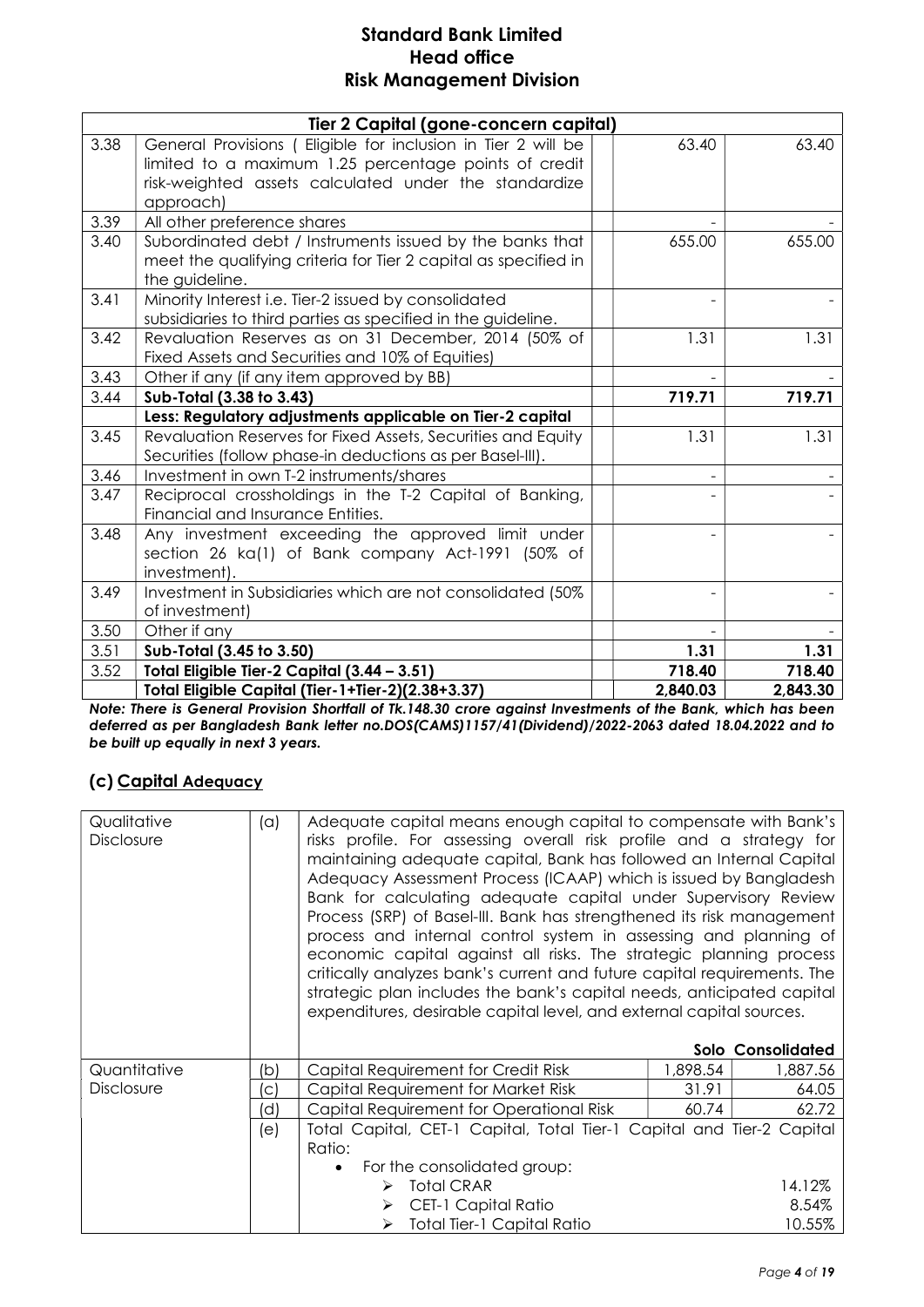|     | $\triangleright$ Tier-2 Capital Ratio                                   | 3.57%  |
|-----|-------------------------------------------------------------------------|--------|
|     | For stand alone:<br>$\bullet$                                           |        |
|     | $\triangleright$ Total CRAR                                             | 14.26% |
|     | $\triangleright$ CET-1 Capital Ratio                                    | 8.62%  |
|     | $\triangleright$ Total Tier-1 Capital Ratio                             | 10.66% |
|     | Tier-2 Capital Ratio<br>➤                                               | 3.61%  |
| (f) | <b>Capital Conservation Buffer-</b>                                     |        |
|     | Minimum Requirement: 2.50% of Total RWA.                                |        |
|     | For the consolidated group: 4.04% of Total RWA<br>$\bullet$             |        |
|     | For stand alone: 4.12% of Total RWA<br>$\bullet$                        |        |
| (g) | Available Capital under Pillar-2 requirement - BDT 2,302.94 Crore as on |        |
|     | 31.12.2020. The said amount as on 31.12.2021 will be arrived at within  |        |
|     | 31.05.2022.                                                             |        |

# (d) Investment (Credit) Risk

| Qualitative | (a) | Investment (Credit) Risk & the bank's Investment (Credit) Risk                                                                                                                                                                                                                                                                                                                                                                                                                                                                                                                                                                                                                                                                                                                  |
|-------------|-----|---------------------------------------------------------------------------------------------------------------------------------------------------------------------------------------------------------------------------------------------------------------------------------------------------------------------------------------------------------------------------------------------------------------------------------------------------------------------------------------------------------------------------------------------------------------------------------------------------------------------------------------------------------------------------------------------------------------------------------------------------------------------------------|
| Disclosure  |     | <b>Management Policy</b>                                                                                                                                                                                                                                                                                                                                                                                                                                                                                                                                                                                                                                                                                                                                                        |
|             |     | Investment (Credit) risk is the risk of financial loss if a customer or<br>counterparty fails to meet a payment obligation under a contract. It<br>arises principally from direct investment, trade finance and leasing<br>business, but also from off-balance sheet products such as guarantees<br>and credit derivatives, and from the holdings of investment securities.<br>The failure may result from unwillingness of the counterparty or decline<br>in his/her financial condition. Among the risks the Standard Bank<br>Limited engages in, Investment (Credit) risk generates the largest<br>regulatory capital requirement. Standard Bank Limited has standards,<br>policies and procedures dedicated to controlling and monitoring risk<br>from all such activities. |
|             |     | The aims of Investment (Credit) Risk Management, underpinning<br>sustainably profitable business, are principally:                                                                                                                                                                                                                                                                                                                                                                                                                                                                                                                                                                                                                                                              |
|             |     | to maintain a strong culture of responsible investment, supported<br>$\bullet$<br>by a robust risk policy and control framework;<br>to both partner and challenge business originators effectively in<br>$\bullet$<br>defining and implementing risk appetite, and its re-evaluation<br>under actual and scenario conditions; and<br>to ensure independent, expert scrutiny and approval of<br>$\bullet$<br>Investment (Credit) risks, their costs and their mitigation.                                                                                                                                                                                                                                                                                                        |
|             |     | The standardized approach is applied for risk weighting of exposure as<br>per directive of Bangladesh Bank. It requires banks to use risk<br>assessments prepared by External Credit Assessment Institutions<br>(ECAIs) to determine the risk weightings applied to rated<br>counterparties. The bank has used all customer ratings wherever<br>available for use based on their entity rating as assigned by the<br>approved ECAIs of Bangladesh Bank.                                                                                                                                                                                                                                                                                                                         |
|             |     | Investment (Credit) risk is one of the major risks faced by the Bank. To<br>assess and to mitigate the Investment (Credit) risk, the Bank has<br>implemented risk management manual, which is considered to be an<br>important tool for retaining the quality and performance of the assets.<br>Accordingly, the Bank's Investment (Credit) Risk Management<br>functions have been designed to address all these issues including risks<br>that arise from global changes in banking, finance and related issues.                                                                                                                                                                                                                                                               |
|             |     | The Bank has defined segregation of duties for all Investment (Credit)                                                                                                                                                                                                                                                                                                                                                                                                                                                                                                                                                                                                                                                                                                          |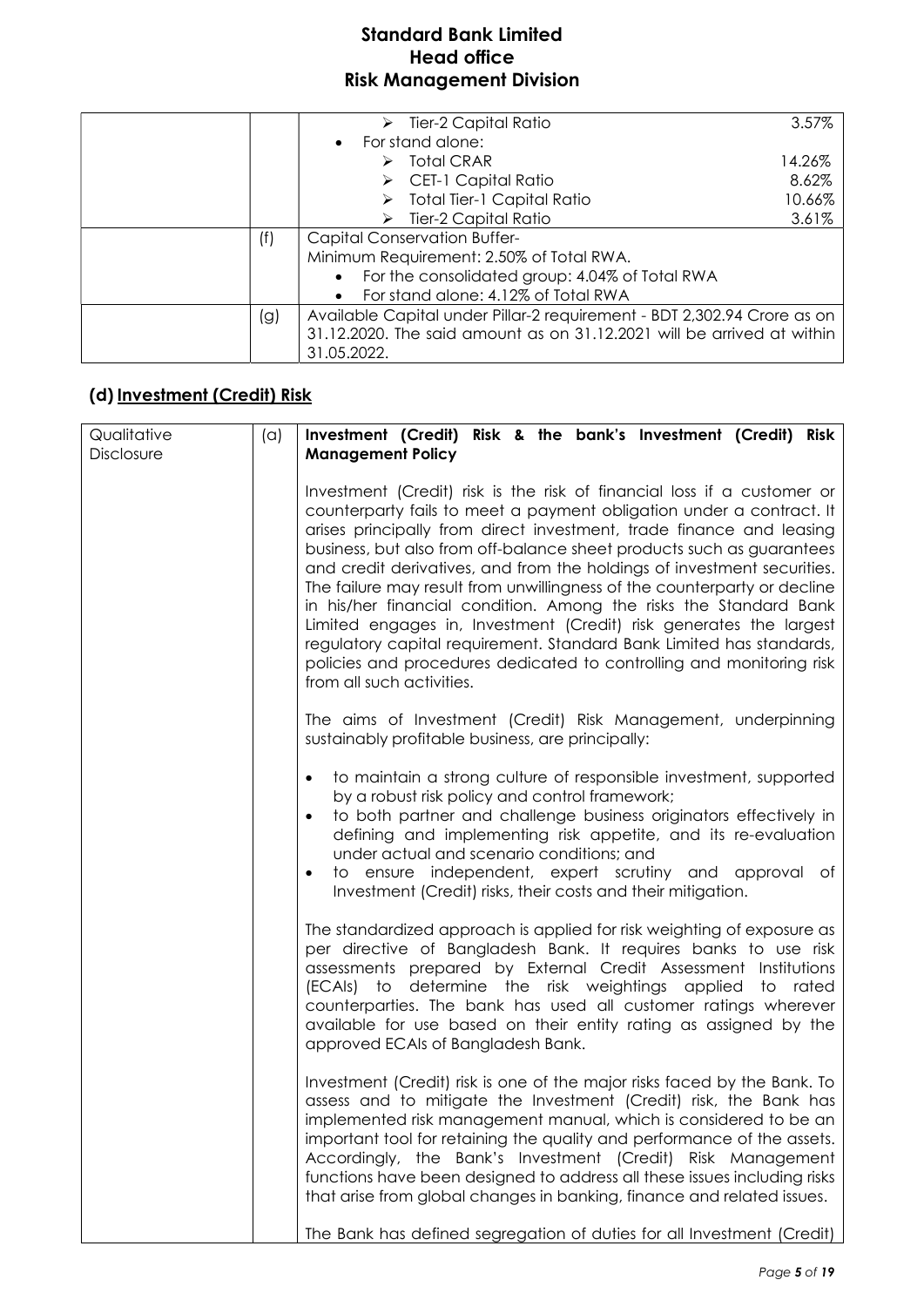| risk related activities like investment (credit) approval, administration, |
|----------------------------------------------------------------------------|
| monitoring and recovery functions. The Bank has set policies and           |
| procedures for the controlling and monitoring of investment (credit)       |
| risks from these activities. A thorough risk assessment is done before     |
| sanction of any investment (credit) facility at risk management units.     |
| The risk assessment includes borrower risk analysis, financial analysis,   |
| industry analysis, historical performance of the customer, security of     |
| the investment (credit) facility etc. Bank has also established separate   |
| Investment (Credit) Risk Management Services which helps in ensuring       |
| investment (credit) compliance with the post-sanction processes/           |
| procedures laid down by the Bank from time to time. The Bank has in        |
| place a risk grading system for analyzing the risk associated with         |
| investment (credit). The parameters, while risk grading the customers,     |
| include financial condition and performance, quality of disclosures        |
| and management, facility structure, collateral and country risk            |
| assessment where necessary. Maximum counterparty/group                     |
| exposures are limited to 15% (funded) of the bank's capital base as        |
| stipulated by Bangladesh Bank. Exposure beyond the said limit may          |
| be allowed only upon prior approval from Bangladesh Bank.                  |
|                                                                            |

Investment Classification Criterion: Investment (credit) products are broadly divided into continuous investment, demand investment, fixed term investment and short-term agricultural and micro-credit investment. Standard Bank follows the relevant Bangladesh Bank guidelines for classification of its investment products. Presently, there are 5 categories of classification on objective criterion. These are: Standard (STD), Special Mention Account (SMA), Sub-standard (SS), Doubtful (DF) and Bad-loss (BL).

#### Definition of past due/overdue:

i. Any continuous investment if not repaid/renewed within the fixed expiry date for repayment or after the demand by the bank will be treated as past due/overdue from the following day of the expiry date

ii. Any demand loan if not repaid within the fixed expiry date for repayment or after the demand by the bank will be treated as past due/overdue from the following day of the expiry date

iii. In case of any installment(s) or part of installment(s) of a fixed term investment is not repaid within the fixed expiry date, the amount of unpaid installment(s) will be treated as past due/overdue after six month of the expiry date

iv. The short-term agricultural and micro-credit investment if not repaid within the fixed expiry date for repayment will be considered past due/overdue.

Definitions of past due and impaired (for accounting purposes): Past dues and impaired exposures are defined in accordance with the relevant Bangladesh Bank regulations. Specific and general provisions are computed periodically in accordance with the Bangladesh Bank regulations.

Special Mention Account (SMA): These assets have potential weaknesses thus deserve management's close attention. If left uncollected, these weaknesses may result in direction of the repayment prospect of the borrower.

Sub-Standard: These are the investments where bank has reason to doubt about the payment of the investment although recovery prospect is encouraging.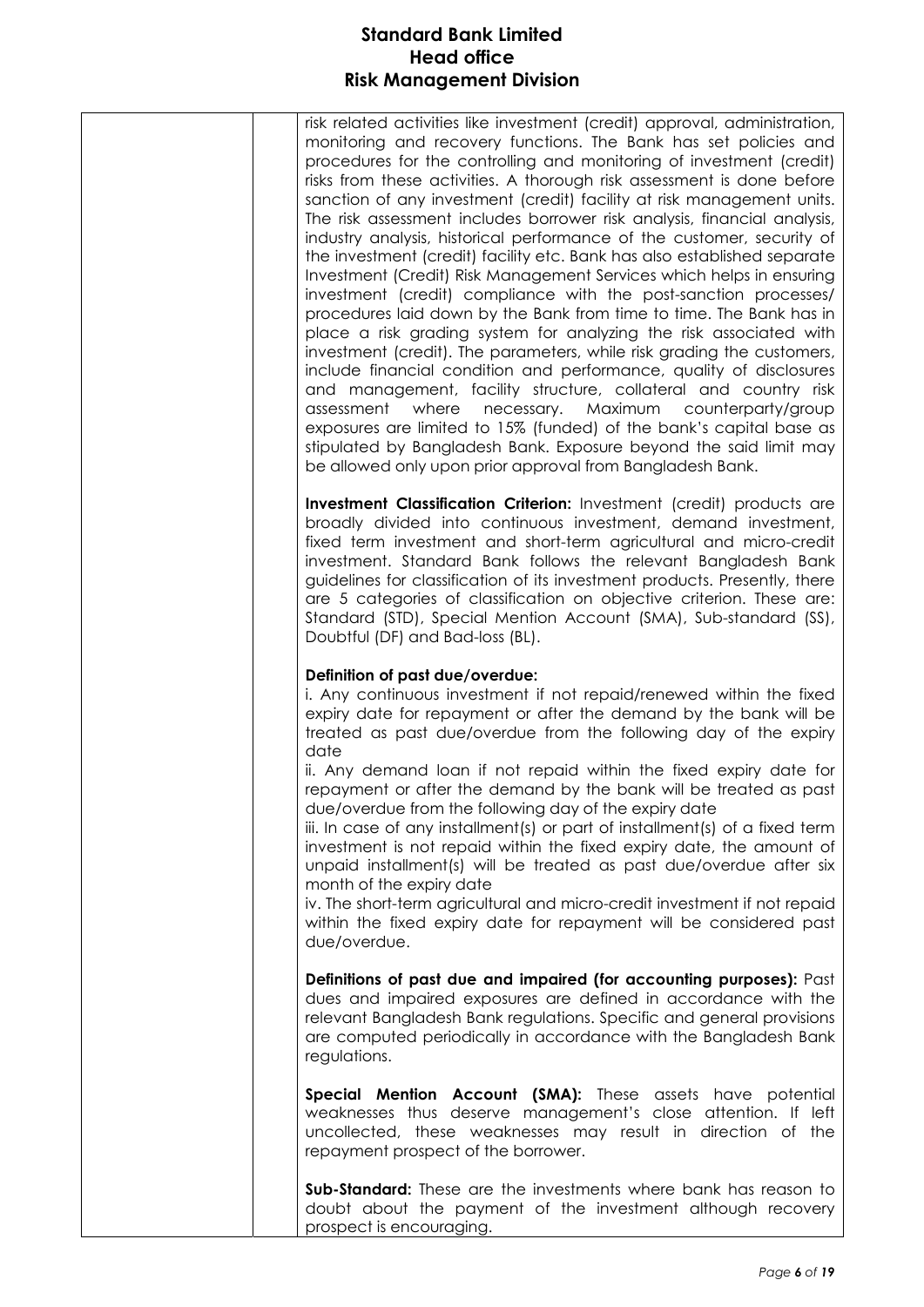| <b>Doubtful:</b> A Continuous Investment, Demand Investment, Fixed Term<br>Investment or any installment(s)/part of installment(s) of a Fixed Term<br>Investment which will remain past due/overdue for a period of 09<br>(nine) months or beyond but less than 12 (twelve) months, the entire<br>investment will be put into the "Doubtful (DF)".<br><b>Bad/ loss:</b> These are the investments that have a bleak recovery<br>possibility.<br><b>Unclassified:</b> These are the investments where bank is fully satisfied<br>about its repayment.<br>A summary of some objective criteria for loan classification is stated<br>below: |                |                                              |                       |
|------------------------------------------------------------------------------------------------------------------------------------------------------------------------------------------------------------------------------------------------------------------------------------------------------------------------------------------------------------------------------------------------------------------------------------------------------------------------------------------------------------------------------------------------------------------------------------------------------------------------------------------|----------------|----------------------------------------------|-----------------------|
|                                                                                                                                                                                                                                                                                                                                                                                                                                                                                                                                                                                                                                          |                |                                              |                       |
| <b>Type of facility</b>                                                                                                                                                                                                                                                                                                                                                                                                                                                                                                                                                                                                                  |                | Overdue period for Investment Classification |                       |
|                                                                                                                                                                                                                                                                                                                                                                                                                                                                                                                                                                                                                                          | Sub-standard   | <b>Doubfful</b>                              | <b>Bad &amp; loss</b> |
| Continuous &                                                                                                                                                                                                                                                                                                                                                                                                                                                                                                                                                                                                                             | 3 months or    | 9 months or                                  | 12 months             |
| Demand                                                                                                                                                                                                                                                                                                                                                                                                                                                                                                                                                                                                                                   | more but less  | more but less                                | or more               |
| investment<br>(except CMSME)                                                                                                                                                                                                                                                                                                                                                                                                                                                                                                                                                                                                             | than 9 months  | than 12 months                               |                       |
| Continuous &                                                                                                                                                                                                                                                                                                                                                                                                                                                                                                                                                                                                                             | 6 months or    | 18 months or                                 | 30 months             |
| Demand                                                                                                                                                                                                                                                                                                                                                                                                                                                                                                                                                                                                                                   | more but less  | more but less                                | or more               |
| Investment (BRPD                                                                                                                                                                                                                                                                                                                                                                                                                                                                                                                                                                                                                         | than 18 months | than 30 months                               |                       |
| circular no.16                                                                                                                                                                                                                                                                                                                                                                                                                                                                                                                                                                                                                           |                |                                              |                       |
| under CMSME)                                                                                                                                                                                                                                                                                                                                                                                                                                                                                                                                                                                                                             |                |                                              |                       |
| <b>Fixed Term</b>                                                                                                                                                                                                                                                                                                                                                                                                                                                                                                                                                                                                                        | 3 months or    | 9 months or                                  | 12 months             |
| investment                                                                                                                                                                                                                                                                                                                                                                                                                                                                                                                                                                                                                               | more but less  | more but less                                | or more               |
| (except CMSME)                                                                                                                                                                                                                                                                                                                                                                                                                                                                                                                                                                                                                           | than 9 months  | than 12 months                               |                       |
| <b>Fixed Term</b>                                                                                                                                                                                                                                                                                                                                                                                                                                                                                                                                                                                                                        | 6 months or    | 18 months or                                 | 30 months             |
| Investment (BRPD                                                                                                                                                                                                                                                                                                                                                                                                                                                                                                                                                                                                                         | more but less  | more but less                                | or more               |
| circular no.16                                                                                                                                                                                                                                                                                                                                                                                                                                                                                                                                                                                                                           | than 18 months | than 30 months                               |                       |
| under CMSME)                                                                                                                                                                                                                                                                                                                                                                                                                                                                                                                                                                                                                             |                |                                              |                       |
| Short Term                                                                                                                                                                                                                                                                                                                                                                                                                                                                                                                                                                                                                               | 12 months or   | 36 months or                                 | 60 months             |
| Agricultural &                                                                                                                                                                                                                                                                                                                                                                                                                                                                                                                                                                                                                           | more but less  | more but less                                | or more               |
| Micro-Investment                                                                                                                                                                                                                                                                                                                                                                                                                                                                                                                                                                                                                         |                | than 36 months $\mid$ than 60 months         |                       |
| Rescheduled                                                                                                                                                                                                                                                                                                                                                                                                                                                                                                                                                                                                                              |                | Reschedule accounts will be marked as per    |                       |
| accounts                                                                                                                                                                                                                                                                                                                                                                                                                                                                                                                                                                                                                                 |                | BRPD Circular No. 15, September 23, 2012     |                       |
| Description of approaches followed for specific and general<br>allowances and statistical methods:<br>As per relevant Bangladesh bank guidelines, 0.25% to 5% provision is<br>maintained against unclassified investments, 5% to 20% provision is<br>maintained against sub-standard investments, 5% to 50% provision is<br>maintained against doubtful investments and 100% provision is<br>maintained against bad/ loss after deducting value of eligible<br>security, if any, as per Bangladesh Bank guidelines. All profit is<br>suspended/ discontinued if the investment is identified as sub-<br>standard, doubtful or bad/loss.  |                |                                              |                       |
| Throughout the year, the Bank reviews investments and advances to<br>assess whether objective evidence has arisen of impairment of a<br>investment or portfolio that warrants a change in the classification of<br>investments and advances which may result in a change in the<br>provision required in accordance with BRPD Circular Letter No.03<br>dated 31 January 2021, BRPD Circular Letter No.05 dated 24 March<br>2021, BRPD Circular Letter No.13 dated 26 June 2021, BRPD Circular<br>Letter No.19 dated 26 August 2021, BRPD Circular Letter No.45 dated                                                                     |                |                                              |                       |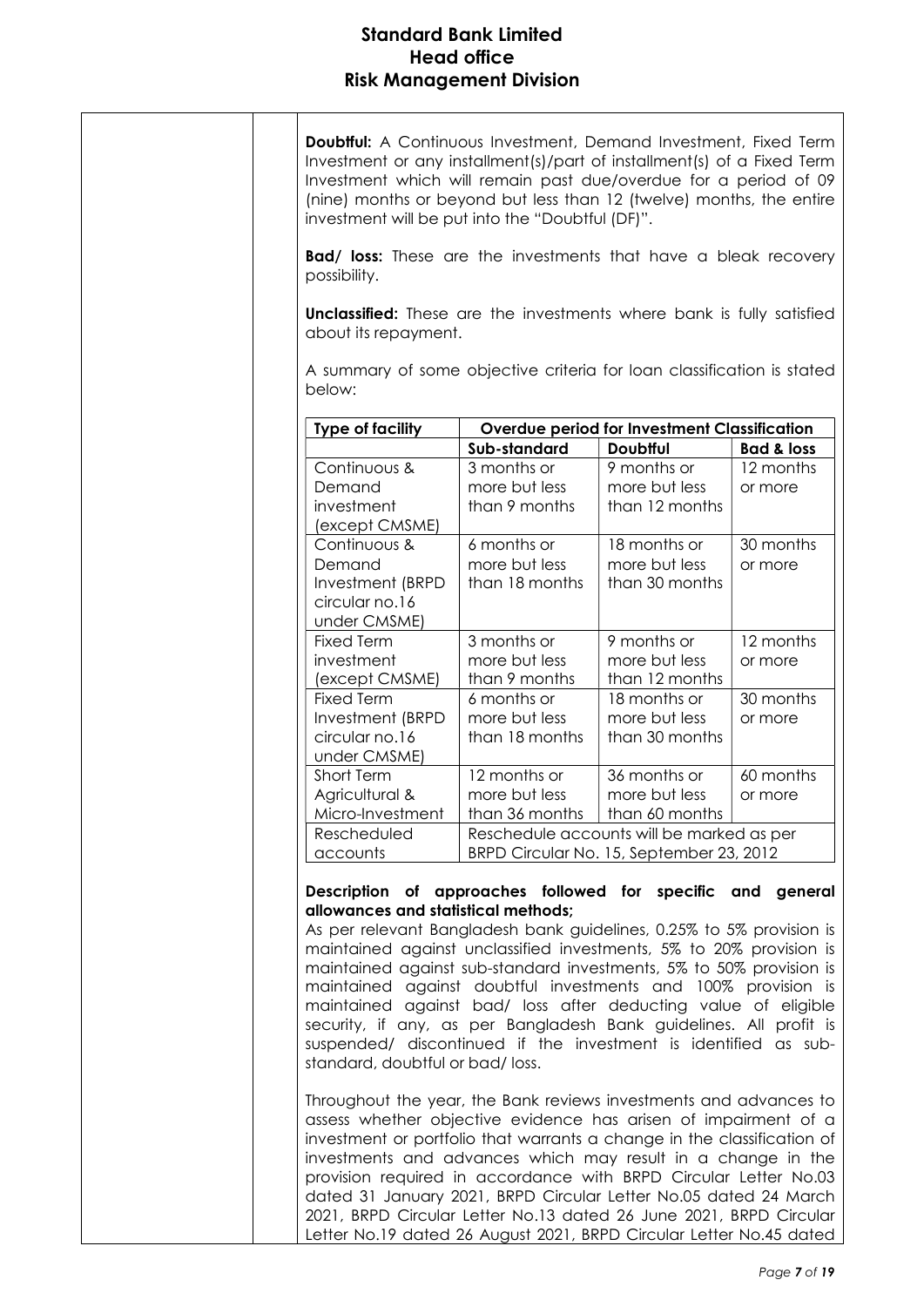|              | 04 October 2021, BRPD Circular Letter No.50 dated 14 December<br>2021, BRPD Circular Letter No. 52 dated 29 December 2021, BRPD (P-<br>1)/661/13/2021-12262 dated 29 December 2021, BRPD Circular Letter<br>No. 53 dated 30 December 2021, BRPD circular No.56 (10 December<br>2020), BRPD circular No.52 (20 October 2020), BRPD circular No.17 (28<br>September 2020), BRPD Circular No.16 (21 July 2020), BRPD circular No.<br>13 (15 June 2020), BRPD circular No.04 (19 March 2020), BRPD circular<br>No.07 (19 March 2020), BRPD circular No.24 (17 November 2019), BRPD<br>circular No. 06 (19 May 2019), BRPD circular No. 04 (16 May 2019),<br>BRPD circular No. 03 (21 April 2019), BRPD circular No.01 (20 February<br>2018), BRPD circular No.15 (27 September 2017), BRPD circular No.16<br>(18 November 2014), BRPD circular No.14 (23 September 2012), BRPD<br>circular No.19 (27 December 2012) and BRPD circular No.05 (29 May<br>2013) a general provision at 0.25% to 2% under different categories of<br>unclassified investments (good/standard investments) as well as a<br>special general provision for COVID-19 had to be maintained<br>regardless of objective evidence of impairment. Also specific provision<br>for sub-standard investments, doubtful investments and bad losses<br>had to be provided at 5%, 20%, 50% and 100% respectively for<br>investments and advances depending on time past due. Again as per<br>BRPD circular no.10 dated 18 September 2007 and BRPD circular no.14<br>dated 23 September 2012, a general provision at 1% is required to be<br>provided for all off-balance sheet exposures. Such provision policies<br>are not specifically in line with those prescribed by IFRS 9. The<br>guidance in the circulars follows a formulaic approach whereby<br>specified rates are applied to the various categories of investments as<br>defined in the circulars. The provisioning rates are as follows: |                        |
|--------------|------------------------------------------------------------------------------------------------------------------------------------------------------------------------------------------------------------------------------------------------------------------------------------------------------------------------------------------------------------------------------------------------------------------------------------------------------------------------------------------------------------------------------------------------------------------------------------------------------------------------------------------------------------------------------------------------------------------------------------------------------------------------------------------------------------------------------------------------------------------------------------------------------------------------------------------------------------------------------------------------------------------------------------------------------------------------------------------------------------------------------------------------------------------------------------------------------------------------------------------------------------------------------------------------------------------------------------------------------------------------------------------------------------------------------------------------------------------------------------------------------------------------------------------------------------------------------------------------------------------------------------------------------------------------------------------------------------------------------------------------------------------------------------------------------------------------------------------------------------------------------------------------------------------------------------------------------------------|------------------------|
|              | <b>Specific provision on Investments</b>                                                                                                                                                                                                                                                                                                                                                                                                                                                                                                                                                                                                                                                                                                                                                                                                                                                                                                                                                                                                                                                                                                                                                                                                                                                                                                                                                                                                                                                                                                                                                                                                                                                                                                                                                                                                                                                                                                                         |                        |
|              | Specific provision on substandard investments and<br>advances/investments other than agricultural<br>investments                                                                                                                                                                                                                                                                                                                                                                                                                                                                                                                                                                                                                                                                                                                                                                                                                                                                                                                                                                                                                                                                                                                                                                                                                                                                                                                                                                                                                                                                                                                                                                                                                                                                                                                                                                                                                                                 | 20.00%                 |
|              | Specific provision on doubtful investments and<br>advances/investment other than agricultural<br>investments                                                                                                                                                                                                                                                                                                                                                                                                                                                                                                                                                                                                                                                                                                                                                                                                                                                                                                                                                                                                                                                                                                                                                                                                                                                                                                                                                                                                                                                                                                                                                                                                                                                                                                                                                                                                                                                     | 50.00%                 |
|              | Specific provision on substandard and doubtful<br>agricultural investments                                                                                                                                                                                                                                                                                                                                                                                                                                                                                                                                                                                                                                                                                                                                                                                                                                                                                                                                                                                                                                                                                                                                                                                                                                                                                                                                                                                                                                                                                                                                                                                                                                                                                                                                                                                                                                                                                       | 5.00%                  |
|              | Specific provision on bad/loss and<br>advances/investments                                                                                                                                                                                                                                                                                                                                                                                                                                                                                                                                                                                                                                                                                                                                                                                                                                                                                                                                                                                                                                                                                                                                                                                                                                                                                                                                                                                                                                                                                                                                                                                                                                                                                                                                                                                                                                                                                                       | 100.00%                |
|              | BRPD circular no.14 (23 September 2012) as amended by BRPD<br>circular no.19 (27 December 2012) also provides scope for further<br>provisioning based on qualitative judgments. In these circumstances,<br>calculated<br>impairment<br>losses<br>are<br>on<br>considered individually significant based on which specific provisions<br>are raised. If the specific provisions assessed under the qualitative<br>methodology are higher than the specific provisions assessed under<br>the formulaic approach above, the higher of the two is recognized in<br>liabilities under "Provisions for Investments" with any movement in the<br>provision charged/released in the profit and loss account.                                                                                                                                                                                                                                                                                                                                                                                                                                                                                                                                                                                                                                                                                                                                                                                                                                                                                                                                                                                                                                                                                                                                                                                                                                                             | individual investments |
| Quantitative | Total gross credit risk exposures broken down by<br>(b)                                                                                                                                                                                                                                                                                                                                                                                                                                                                                                                                                                                                                                                                                                                                                                                                                                                                                                                                                                                                                                                                                                                                                                                                                                                                                                                                                                                                                                                                                                                                                                                                                                                                                                                                                                                                                                                                                                          | <b>BDT</b> in Crore    |
| Disclosure   | major types of investment (credit) exposures:<br>Bai - Murabaha                                                                                                                                                                                                                                                                                                                                                                                                                                                                                                                                                                                                                                                                                                                                                                                                                                                                                                                                                                                                                                                                                                                                                                                                                                                                                                                                                                                                                                                                                                                                                                                                                                                                                                                                                                                                                                                                                                  | 1,609.48               |
|              | Bai - Muajjal                                                                                                                                                                                                                                                                                                                                                                                                                                                                                                                                                                                                                                                                                                                                                                                                                                                                                                                                                                                                                                                                                                                                                                                                                                                                                                                                                                                                                                                                                                                                                                                                                                                                                                                                                                                                                                                                                                                                                    | 5,857.94               |
|              | Bai - Salam                                                                                                                                                                                                                                                                                                                                                                                                                                                                                                                                                                                                                                                                                                                                                                                                                                                                                                                                                                                                                                                                                                                                                                                                                                                                                                                                                                                                                                                                                                                                                                                                                                                                                                                                                                                                                                                                                                                                                      | 95.74                  |
|              | <b>HPSM</b>                                                                                                                                                                                                                                                                                                                                                                                                                                                                                                                                                                                                                                                                                                                                                                                                                                                                                                                                                                                                                                                                                                                                                                                                                                                                                                                                                                                                                                                                                                                                                                                                                                                                                                                                                                                                                                                                                                                                                      | 7,490.99               |
|              | Quard                                                                                                                                                                                                                                                                                                                                                                                                                                                                                                                                                                                                                                                                                                                                                                                                                                                                                                                                                                                                                                                                                                                                                                                                                                                                                                                                                                                                                                                                                                                                                                                                                                                                                                                                                                                                                                                                                                                                                            | 65.32                  |
|              | <b>Islamic Credit Card</b><br>Bai-Murabaha Import Bill                                                                                                                                                                                                                                                                                                                                                                                                                                                                                                                                                                                                                                                                                                                                                                                                                                                                                                                                                                                                                                                                                                                                                                                                                                                                                                                                                                                                                                                                                                                                                                                                                                                                                                                                                                                                                                                                                                           | 72.44<br>553.78        |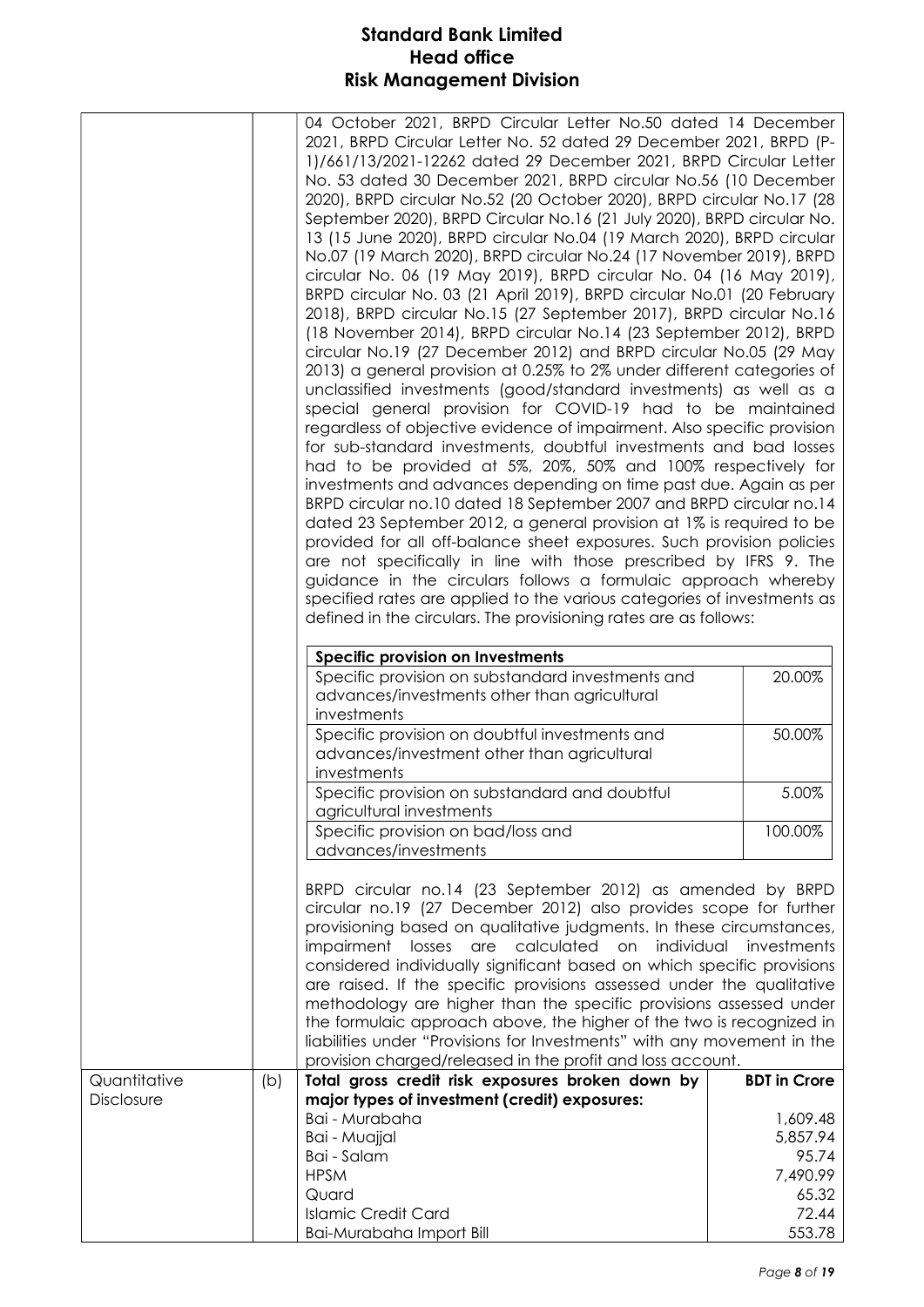|     | IBP (Inland Bill Purchased)                                                         | 66.19                 |
|-----|-------------------------------------------------------------------------------------|-----------------------|
|     | FBP (Foreign Bill Purchased)                                                        | 584.00                |
|     | Total                                                                               | 16,395.87             |
| (c) | Geographical distribution of exposures, broken                                      | <b>BDT</b> in Crore   |
|     | down in significant areas by major types of                                         |                       |
|     | investment (credit) exposures:                                                      |                       |
|     |                                                                                     |                       |
|     | Urban:                                                                              |                       |
|     | <b>Dhaka Division</b><br>Chittagong Division                                        | 11,306.24<br>2,779.27 |
|     | Khulna Division                                                                     | 892.93                |
|     | <b>Barishal Division</b>                                                            | 34.44                 |
|     | Rajshahi Division                                                                   | 603.18                |
|     | <b>Rangpur Division</b>                                                             | 358.77                |
|     | <b>Sylhet Division</b>                                                              | 70.04                 |
|     | <b>Mymensing Division</b>                                                           | 18.57                 |
|     | <b>Total</b>                                                                        | 16,063.44             |
|     |                                                                                     |                       |
|     | <b>Rural:</b>                                                                       |                       |
|     | <b>Dhaka Division</b>                                                               | 155.17                |
|     | Chittagong Division                                                                 | 75.36                 |
|     | Khulna Division                                                                     |                       |
|     | <b>Barishal Division</b>                                                            |                       |
|     | Rajshahi Division                                                                   | 47.28                 |
|     | <b>Rangpur Division</b><br><b>Sylhet Division</b>                                   | 21.44                 |
|     | <b>Mymensing Division</b>                                                           | 9.68                  |
|     | <b>Total</b>                                                                        | 23.50                 |
|     |                                                                                     | 332.43                |
|     | Grand Total (urban + rural)                                                         | 16,395.87             |
| (d) | Industry or counterparty types distribution of                                      | <b>BDT</b> in Crore   |
|     | exposures broken down by major types of credit<br>(investment) exposures:           |                       |
|     |                                                                                     |                       |
|     | Commercial lending                                                                  | 968.99                |
|     | Export financing                                                                    | 158.92                |
|     | House building investment                                                           | 658.25                |
|     | <b>Consumers Credit Scheme</b>                                                      | 563.91                |
|     | Small and medium enterprises                                                        | 3,320.34<br>381.83    |
|     | Special program investment<br>Other Investments and advances/Investments            | 78.92                 |
|     | <b>Total</b>                                                                        | 6,131.16              |
|     |                                                                                     |                       |
|     | <b>Industrial investments:</b>                                                      | 318.85                |
|     | Agricultural Industries                                                             | 2,323.90              |
|     | <b>Textile Industries</b>                                                           | 1,047.78              |
|     | Food and allied Industries                                                          | 0.52                  |
|     | Pharmaceuticals Industries                                                          | 244.17                |
|     | Leather, Chemical and Cosmetics etc                                                 | 132.61                |
|     | <b>Cement and Ceramic Industries</b>                                                | 490.84                |
|     | Service Industries                                                                  | 339.13                |
|     |                                                                                     |                       |
|     | <b>Transport and Communication Industries</b>                                       | 5,366.91              |
|     | Other Industries                                                                    | 10,264.71             |
|     | <b>Total</b>                                                                        |                       |
|     | <b>Grand Total</b>                                                                  | 16,395.87             |
| (e) | Residual contractual maturity breakdown of the                                      | <b>BDT</b> in Crore   |
|     | whole portfolio broken down by all types of                                         |                       |
|     | investment<br>(credit)<br>exposure<br>including<br>bills<br>purchased & discounted: |                       |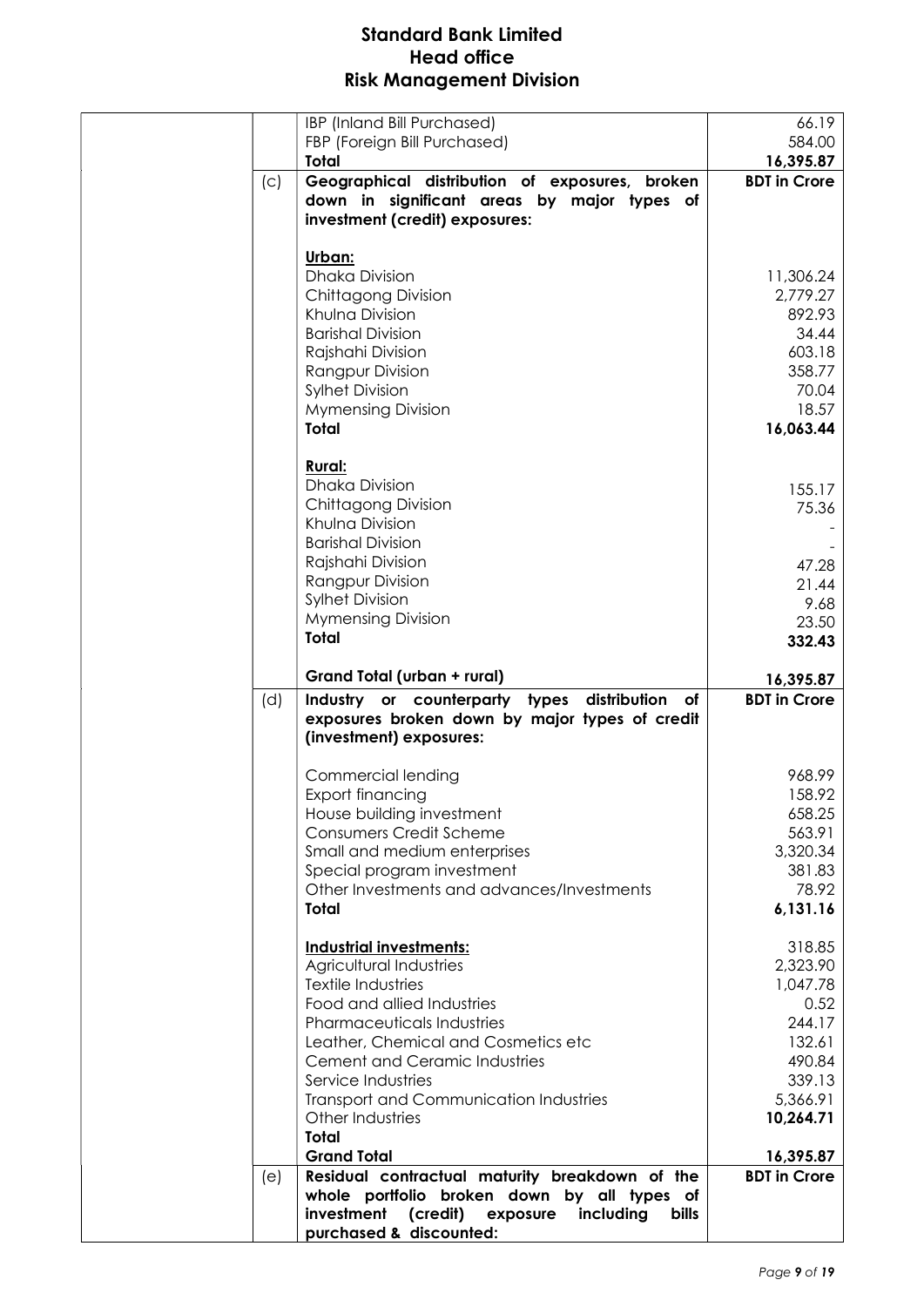| Payable On demand<br>3,214.58<br>Up to one month<br>Over one month but not more than three months<br>2,148.36<br>5,520.44<br>Over three months but less than one year<br>4,220.99<br>Over one year but less than five years<br>1,291.50<br>Above five years<br>By major industry or counterparty type :<br><b>BDT</b> in Crore<br>(f)<br>Amount of impaired investments and if available,<br>past due investments, provided separately<br>Corporate<br>5,731.99<br>SME<br>3,320.35<br>218.79<br><b>Consumer Financing</b><br>Others (Agri, SOD Individual)<br>7,124.74<br>505.46<br>Specific and general provisions; and<br>Charges for specific allowances and charge-offs<br>during the period<br><b>Gross Non Performing Assets (NPAs)</b><br><b>BDT</b> in Crore<br>(g)<br>Non Performing Assets (NPAs) to Outstanding<br>1,015.50<br><b>Investments &amp; Advances</b><br>6.19%<br>Movement of Non Performing Assets (NPAs)<br>776.42<br>Opening balance<br>Additions<br>277.51<br><b>Reductions</b><br>38.43<br>1,015.50<br>Closing balance<br>Movement of specific provisions for NPAs<br>Opening balance<br>325.14<br>150.66<br>Provisions made during the period<br>Write-off<br>0.00<br>0.00<br>Write-back of excess provisions<br>475.81<br>Closing balance |  |  |
|------------------------------------------------------------------------------------------------------------------------------------------------------------------------------------------------------------------------------------------------------------------------------------------------------------------------------------------------------------------------------------------------------------------------------------------------------------------------------------------------------------------------------------------------------------------------------------------------------------------------------------------------------------------------------------------------------------------------------------------------------------------------------------------------------------------------------------------------------------------------------------------------------------------------------------------------------------------------------------------------------------------------------------------------------------------------------------------------------------------------------------------------------------------------------------------------------------------------------------------------------------------------|--|--|
|                                                                                                                                                                                                                                                                                                                                                                                                                                                                                                                                                                                                                                                                                                                                                                                                                                                                                                                                                                                                                                                                                                                                                                                                                                                                        |  |  |
|                                                                                                                                                                                                                                                                                                                                                                                                                                                                                                                                                                                                                                                                                                                                                                                                                                                                                                                                                                                                                                                                                                                                                                                                                                                                        |  |  |
|                                                                                                                                                                                                                                                                                                                                                                                                                                                                                                                                                                                                                                                                                                                                                                                                                                                                                                                                                                                                                                                                                                                                                                                                                                                                        |  |  |
|                                                                                                                                                                                                                                                                                                                                                                                                                                                                                                                                                                                                                                                                                                                                                                                                                                                                                                                                                                                                                                                                                                                                                                                                                                                                        |  |  |

## (e) Equities: Disclosures for Banking Book Positions

| Qualitative<br><b>Disclosure</b>  | (a) | The general qualitative disclosure requirement with respect to the<br>equity risk, including:                                                                                                                                                                                                                                                                             |
|-----------------------------------|-----|---------------------------------------------------------------------------------------------------------------------------------------------------------------------------------------------------------------------------------------------------------------------------------------------------------------------------------------------------------------------------|
|                                   |     | The Bank does not hold any value which is described<br>$\alpha s$<br>"Differentiation between holdings on which capital gains are<br>expected and those taken under other objectives including for<br>relationship and strategic reasons" in RBCA Guidelines of Bangladesh<br>bank.                                                                                       |
|                                   |     | Therefore the Bank does not need to narrate any "Discussion of<br>important policies" covering the valuation and accounting of equity<br>holding in the banking book. This includes the accounting techniques<br>and valuation methodologies used, including key assumptions and<br>practices affecting valuation as well as "significant changes in these<br>practices". |
|                                   |     | Apart from above, the Bank is using the <b>value at cost</b> method for<br>Quoted shares & Unquoted shares.                                                                                                                                                                                                                                                               |
| Quantitative<br><b>Disclosure</b> | (b) | Value disclosed in the balance sheet of portfolio investments, as well<br>as the fair value of those portfolio investments; for quoted securities, a<br>comparison to publicly quoted share values where the share price is<br>materially different from fair value.                                                                                                      |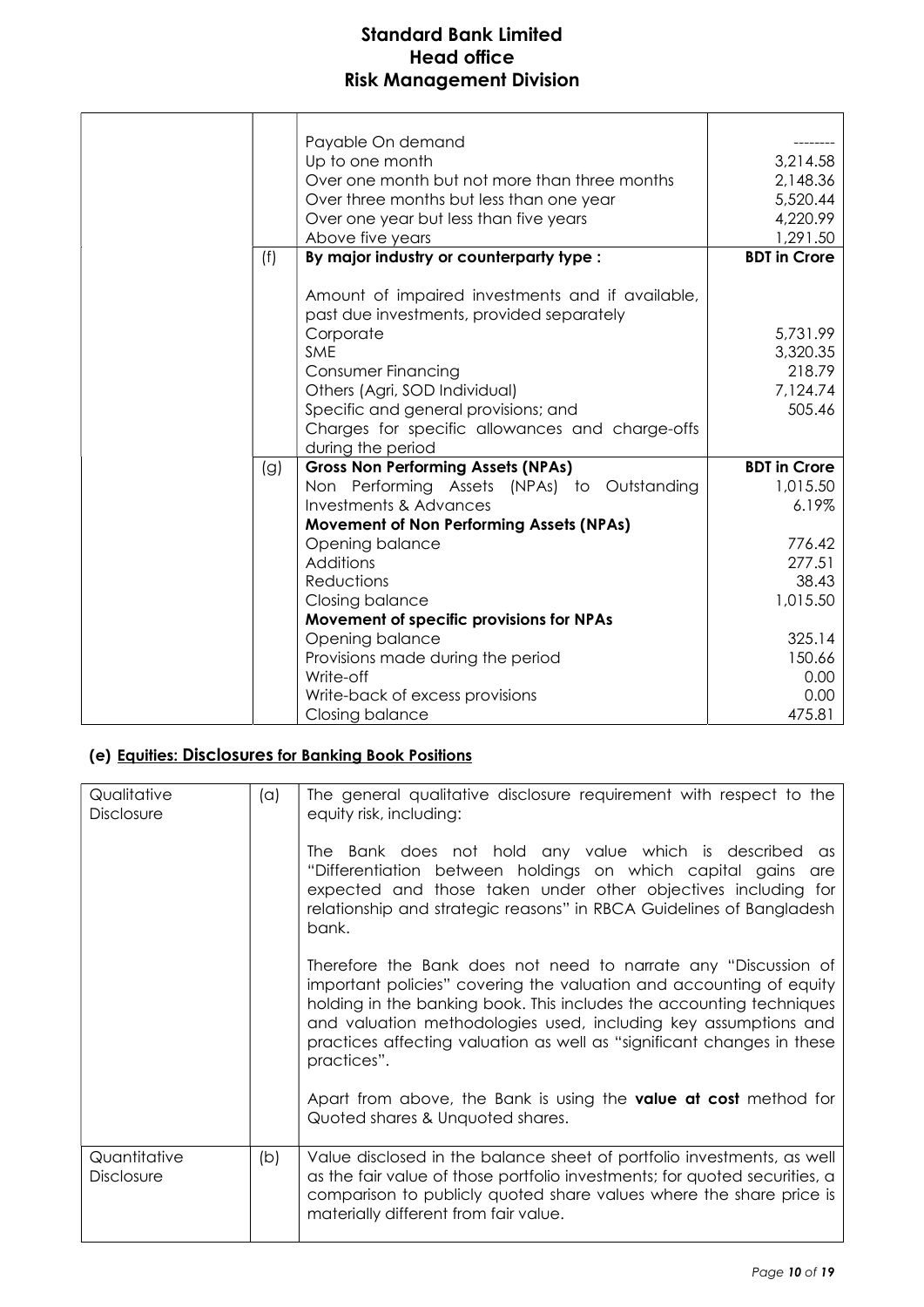|     |                                                                           | <b>Cost Price</b>       | <b>Market Price</b>     |
|-----|---------------------------------------------------------------------------|-------------------------|-------------------------|
|     | Quoted shares                                                             | BDT 15.09 crore         | BDT 14.12 crore         |
|     | Unquoted shares                                                           | <b>BDT 266.25 crore</b> | <b>BDT 266.25 crore</b> |
| (c) | The cumulative realized gain (losses) arising from sales and liquidations |                         |                         |
|     | in the reporting period.                                                  |                         |                         |
|     | Realized gain (losses) from equity investments                            |                         |                         |
| (d) | Total unrealized gains (losses) -                                         |                         | 0.00                    |
|     | Total latent revaluation gains (losses) -                                 |                         | 0.00                    |
|     | Any amounts of the above included in Tier 2 Capital                       |                         | 0.00                    |
| (e) | There are no capital requirements broken down by appropriate              |                         |                         |
|     | equity groupings consistent with the bank's methodology as well as        |                         |                         |
|     | the aggregate amounts and the type of equity investments subject to       |                         |                         |
|     | any supervisory provisions regarding regulatory capital requirements.     |                         |                         |

#### (f) Profit Rate Risk in the Banking Book (PRRBB)

| Qualitative<br>Disclosure | (a) | The Banking Book consists of assets and liabilities contracted basically<br>on account of relationship or for steady income and statutory<br>obligations and are generally held till maturity/payment by counter<br>party.                                                    |         |          |          |  |
|---------------------------|-----|-------------------------------------------------------------------------------------------------------------------------------------------------------------------------------------------------------------------------------------------------------------------------------|---------|----------|----------|--|
|                           |     | The earnings or changes in the economic value are the main focus in<br>banking book.                                                                                                                                                                                          |         |          |          |  |
|                           |     | Profit rate risk is the risk that a bank will experience deterioration in its<br>financial position as profit rates move over time.                                                                                                                                           |         |          |          |  |
|                           |     | Profit rate risk in the banking book arises from a bank's core banking<br>activities.                                                                                                                                                                                         |         |          |          |  |
|                           |     | Profit rate risk is the exposure of a bank's financial condition to<br>adverse movements in profit rates. Changes in profit rates affect a<br>bank's earnings by changing its net interest income and the level of<br>other interest sensitive income and operating expenses. |         |          |          |  |
| Quantitative              | (b) | Profit Rate Risk - Increase in                                                                                                                                                                                                                                                | Minor   | Moderate | Major    |  |
| Disclosure                |     | <b>Profit Rate:</b>                                                                                                                                                                                                                                                           |         |          |          |  |
|                           |     | <b>Magnitude of Shock</b>                                                                                                                                                                                                                                                     | 1.00%   | 2.00%    | 3.00%    |  |
|                           |     | <b>Net Profit Income impact</b>                                                                                                                                                                                                                                               |         |          |          |  |
|                           |     | <12 Months                                                                                                                                                                                                                                                                    | 19.87   | 39.73    | 59.60    |  |
|                           |     | Capital after shock                                                                                                                                                                                                                                                           | 2859.89 | 2879.76  | 2899.62  |  |
|                           |     | CRAR aftershock (%)                                                                                                                                                                                                                                                           | 14.36   | 14.46    | 14.56    |  |
|                           |     | Change in CAR after shock (%)                                                                                                                                                                                                                                                 | 0.10    | 0.20     | 0.30     |  |
|                           |     | <b>Re-pricing Impact</b>                                                                                                                                                                                                                                                      |         |          |          |  |
|                           |     | Change in the value of the<br>bond investment portfolio                                                                                                                                                                                                                       | $-5.65$ | $-11.31$ | $-16.96$ |  |
|                           |     | Capital after shock                                                                                                                                                                                                                                                           | 2854.24 | 2868.45  | 2882.66  |  |
|                           |     | CRAR aftershock (%)                                                                                                                                                                                                                                                           | 14.33   | 14.41    | 14.48    |  |
|                           |     | Change in CAR after shock (%)                                                                                                                                                                                                                                                 | $-0.03$ | $-0.06$  | $-0.09$  |  |
|                           |     | Overall change in CAR (NII & re-                                                                                                                                                                                                                                              | 0.07    | 0.14     | 0.21     |  |
|                           |     | pricing impact, %)                                                                                                                                                                                                                                                            |         |          |          |  |

# (g) Market Risk

| Qualitative | $(\alpha)$ | Views of BOD on trading/investment activities:                          |  |  |  |
|-------------|------------|-------------------------------------------------------------------------|--|--|--|
| Disclosure  |            | Market risk is potential for loss resulting from adverse movement in    |  |  |  |
|             |            | market risk factors such as interest rates, Forex rates, and equity and |  |  |  |
|             |            | commodity prices. The important aspect of the Market Risk includes      |  |  |  |
|             |            | liquidity management, profit rate risk management and the pricing of    |  |  |  |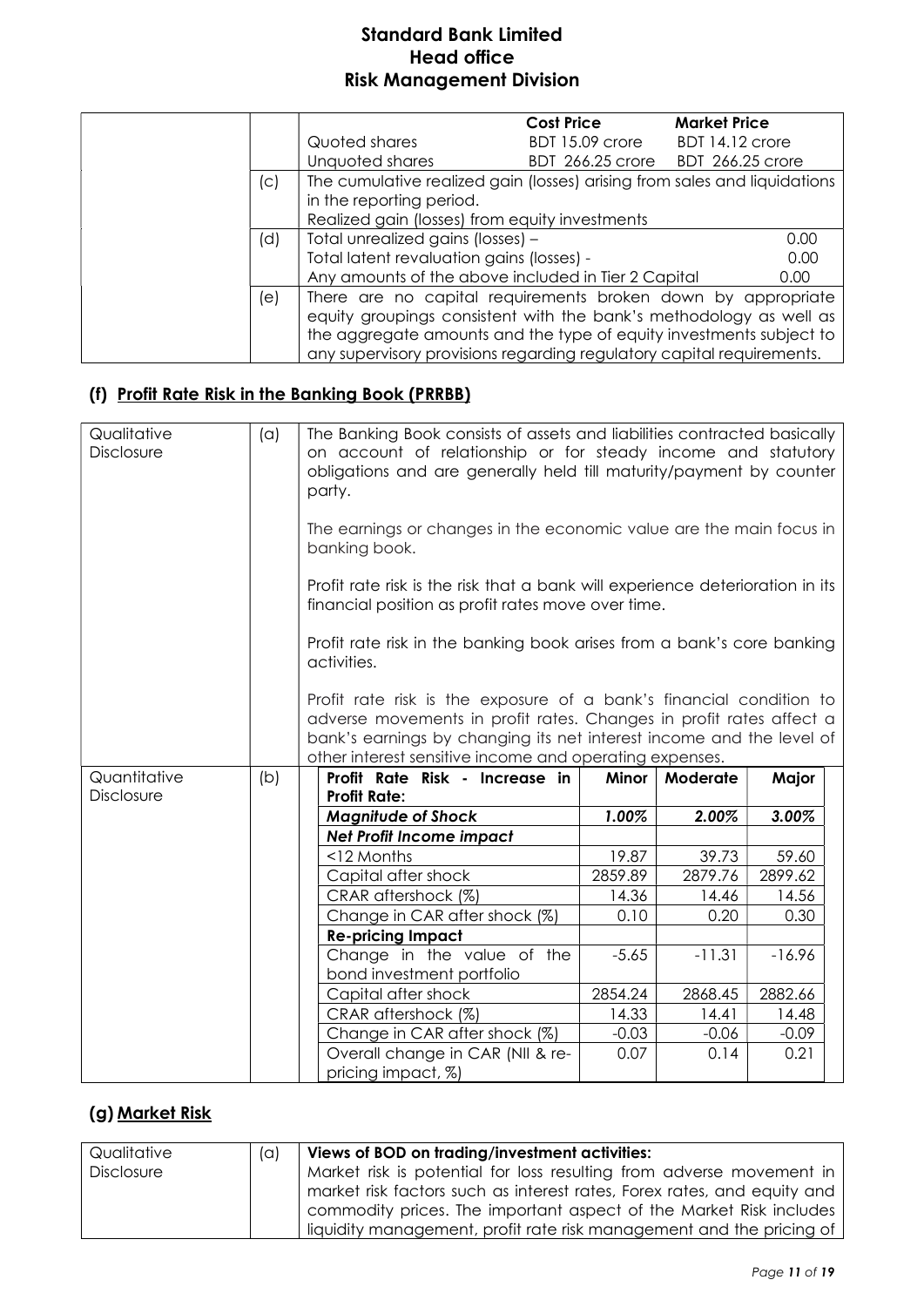|                   |     | assets and liabilities. There are three types of Market Risk such as Profit<br>Rate Risk, Foreign Exchange Risk & Equity Price Risk. The Board of<br>Directors approves all policies related to market risk, sets limits and<br>reviews compliance on a regular basis.                                                                                                                                                                                                                                                                                                                                                                    |              |              |
|-------------------|-----|-------------------------------------------------------------------------------------------------------------------------------------------------------------------------------------------------------------------------------------------------------------------------------------------------------------------------------------------------------------------------------------------------------------------------------------------------------------------------------------------------------------------------------------------------------------------------------------------------------------------------------------------|--------------|--------------|
|                   |     | <b>Method used to measure Market Risk:</b><br>In Standardized Approach, the capital requirement for various market<br>risks (profit rate risk, equity price risk, commodity price risk, and foreign<br>exchange risk) is determined separately.                                                                                                                                                                                                                                                                                                                                                                                           |              |              |
|                   |     | <b>Market Risk Management System:</b><br>The Treasury Division manages market risk covering Liquidity, profit rate<br>and foreign exchange risk with oversight from Assets Liability<br>Management Committee (ALCO) comprising of senior executives of<br>the Bank. ALCO is chaired by the Managing Director. ALCO meets at<br>least once in a month.                                                                                                                                                                                                                                                                                     |              |              |
|                   |     | Policies and Processes for mitigating market risk:<br>There are approved limits for Investment to Deposit Ratio (IDR), Liquid<br>Assets to Total Assets Ratio, Maturity Mismatch, Commitments for both<br>on-balance sheet and off-balance sheet items and placements from<br>money market and foreign exchange position. The limits are<br>monitored and enforced on a regular basis to protect against market<br>risk. The exchange rate committee of the Bank meets on a daily basis<br>to review the prevailing market condition, exchange rate, foreign<br>exchange position and transactions to mitigate foreign exchange<br>risks. |              |              |
| Quantitative      | (b) | The capital requirement for:                                                                                                                                                                                                                                                                                                                                                                                                                                                                                                                                                                                                              | Solo         | Consolidated |
| <b>Disclosure</b> |     | Profit rate risk                                                                                                                                                                                                                                                                                                                                                                                                                                                                                                                                                                                                                          | $0.00$ crore | $0.00$ crore |
|                   |     | Equity position risk                                                                                                                                                                                                                                                                                                                                                                                                                                                                                                                                                                                                                      | 2.82 crore   | 34.97 crore  |
|                   |     | Foreign exchange risk                                                                                                                                                                                                                                                                                                                                                                                                                                                                                                                                                                                                                     | 29.08 crore  | 29.08 crore  |
|                   |     | Commodity risk                                                                                                                                                                                                                                                                                                                                                                                                                                                                                                                                                                                                                            | 0.00 crore   | $0.00$ crore |

#### (h) Operational Risk

| Qualitative | (a) | Views of BOD on system to reduce Operational Risk:                                                                                                                                                                                                                                                                                                                                                                                                                                                                                                                                                                                                                                             |
|-------------|-----|------------------------------------------------------------------------------------------------------------------------------------------------------------------------------------------------------------------------------------------------------------------------------------------------------------------------------------------------------------------------------------------------------------------------------------------------------------------------------------------------------------------------------------------------------------------------------------------------------------------------------------------------------------------------------------------------|
| Disclosure  |     | Operational risk is associated with human error, system failures and<br>inadequate procedures and controls. It is the risk of loss arising from<br>the potential that inadequate information system; technology failures,<br>breaches in internal controls, fraud, unforeseen catastrophes, or other<br>operational problems may result in unexpected losses or reputation<br>problems. Operational risk exists in all products and business activities.<br>In addressing Operational Risk, Bank strengthened its Internal Control<br>System and ensured sound Corporate Governance in all sphere of                                                                                           |
|             |     | Management and Operations at different strata as well.<br>The Bank maintains a robust CBS (Core Banking Software) and<br>enriches its IT infrastructure in terms of demand of time. Besides, in<br>order to ensure capacity building of its Human Resources, the Bank<br>takes on different measures including training, workshop and so on.<br>Performance gap of executives and staffs:<br>SBL has a policy to provide competitive package and best working<br>environment to attract and retain the most talented people available<br>in the industry. SBL's strong brand image plays an important role in<br>employee motivation. As a result, there is no significant performance<br>gap. |
|             |     |                                                                                                                                                                                                                                                                                                                                                                                                                                                                                                                                                                                                                                                                                                |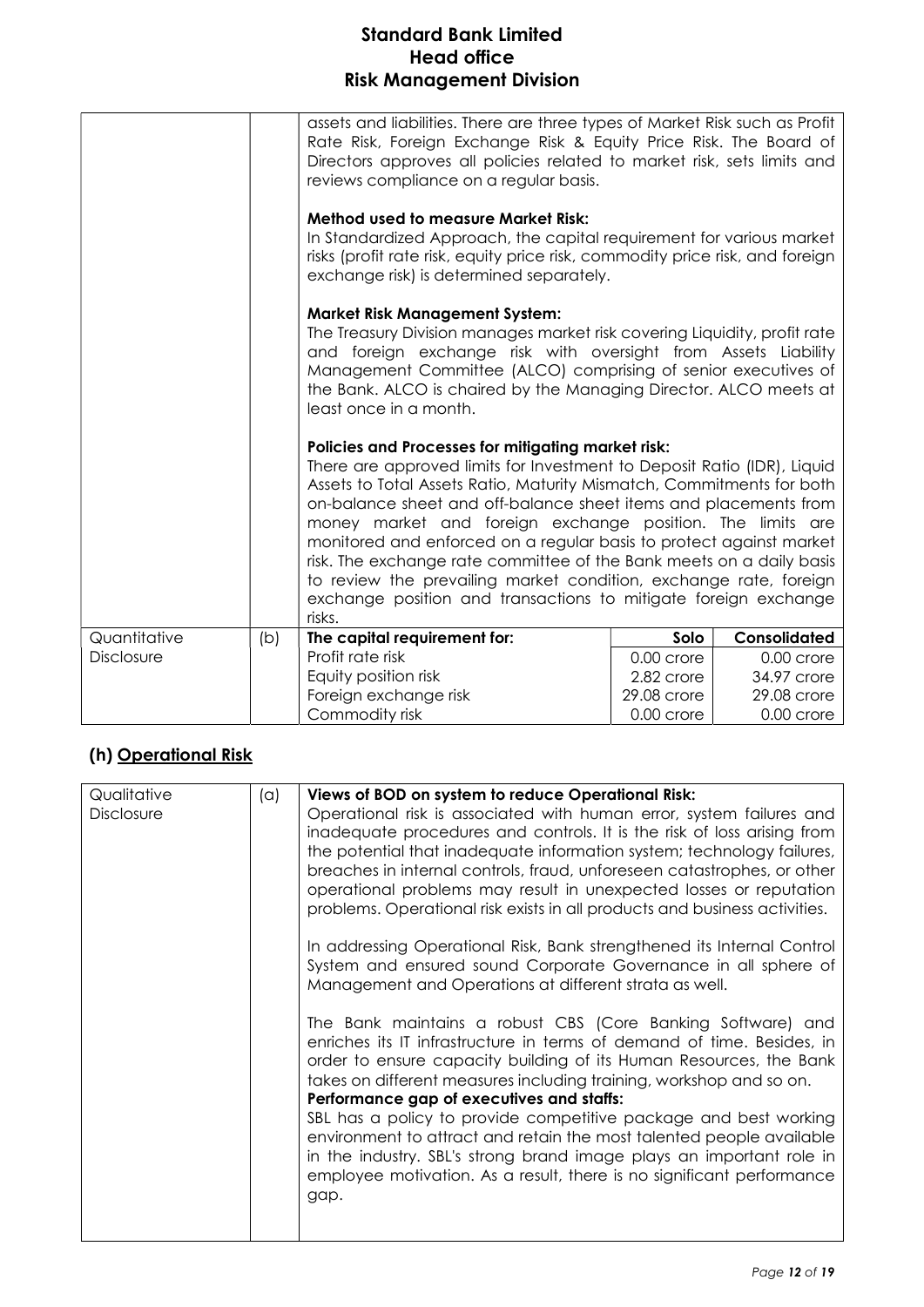|                            |     | <b>Potential external events:</b><br>No potential external events are expected to expose the Bank to<br>significant operational risk.<br>Policies and Processes for mitigating operational risk:<br>To mitigate operational risk, the Bank uses basic indicator approach<br>to calculate capital charge against operational risk. The policy for<br>assessing operational risks including internal control & compliance risk<br>is approved by the Board taking into account relevant guidelines of<br>Bangladesh Bank. The Bank developed a Risk Management Division<br>and Supervisory Review Committee for review and managing<br>operation risk as well as evaluation of the adequacy of the capital.<br>For mitigating operational risk, Internal Control and Compliance<br>Division undertakes periodic and special audits of the branches and<br>departments at the Head Office for review of the operation and<br>compliance of statutory requirements. |  |  |
|----------------------------|-----|-----------------------------------------------------------------------------------------------------------------------------------------------------------------------------------------------------------------------------------------------------------------------------------------------------------------------------------------------------------------------------------------------------------------------------------------------------------------------------------------------------------------------------------------------------------------------------------------------------------------------------------------------------------------------------------------------------------------------------------------------------------------------------------------------------------------------------------------------------------------------------------------------------------------------------------------------------------------|--|--|
|                            |     | Approach for calculating capital charge for operational risk:<br>The Bank followed Basic Indicator Approach (BIA) for measuring<br>capital charges for operational risk. Under the Basic Indicator<br>Approach (BIA), the capital charge for operational risk is a fixed<br>percentage (denoted by alpha) of average positive annual gross<br>income of the Bank over the past three years.                                                                                                                                                                                                                                                                                                                                                                                                                                                                                                                                                                     |  |  |
| Quantitative<br>Disclosure | (b) | The Capital Requirement for Operational Risk (Solo)<br>BDT 60.74 crore                                                                                                                                                                                                                                                                                                                                                                                                                                                                                                                                                                                                                                                                                                                                                                                                                                                                                          |  |  |
|                            |     | The Capital Requirement for Operational<br><b>Risk</b><br><b>BDT 62.72 crore</b><br>(Consolidated)                                                                                                                                                                                                                                                                                                                                                                                                                                                                                                                                                                                                                                                                                                                                                                                                                                                              |  |  |

# (i) Liquidity Risk

| Qualitative | $\alpha$ | Views of the Board of Directors (BOD) on system to reduce liquidity risk                                                                                                                                                                                                                                                                                                                                                                                                                                                  |
|-------------|----------|---------------------------------------------------------------------------------------------------------------------------------------------------------------------------------------------------------------------------------------------------------------------------------------------------------------------------------------------------------------------------------------------------------------------------------------------------------------------------------------------------------------------------|
| Disclosure  |          |                                                                                                                                                                                                                                                                                                                                                                                                                                                                                                                           |
|             |          | The Board of Directors is ultimately responsible for the liquidity risk<br>assumed by the bank and the manner in which this risk is managed<br>and therefore should establish the bank's liquidity risk tolerance. The<br>tolerance, which should define the level of liquidity risk that the bank is<br>willing to assume, should be appropriate for the business strategy of<br>the bank and its role in the financial system and should reflect the<br>bank's financial condition and funding capacity.                |
|             |          | The prerequisites of an effective liquidity risk management include an<br>informed board, capable management, staff having relevant<br>expertise and efficient systems and procedures in place. It is primarily<br>the duty of Board of Directors to understand the liquidity risk profile of<br>the bank and the tools used to manage liquidity risk. The board has to<br>ensure that the bank has necessary liquidity risk management<br>framework and bank is capable of withstanding stressed liquidity<br>scenarios. |
|             |          | Generally speaking the Board of our bank is responsible for:                                                                                                                                                                                                                                                                                                                                                                                                                                                              |
|             |          | a) Positioning bank's strategic direction and tolerance level for<br>liquidity risk.<br>b) Appointing senior managers who have ability to manage liquidity<br>risk and delegate them the required authority to accomplish the job.<br>c) Continuously monitoring the bank's performance and overall<br>liquidity risk profile.                                                                                                                                                                                            |
|             |          | d) Ensuring that liquidity risk is identified, measured, monitored, and<br>controlled.                                                                                                                                                                                                                                                                                                                                                                                                                                    |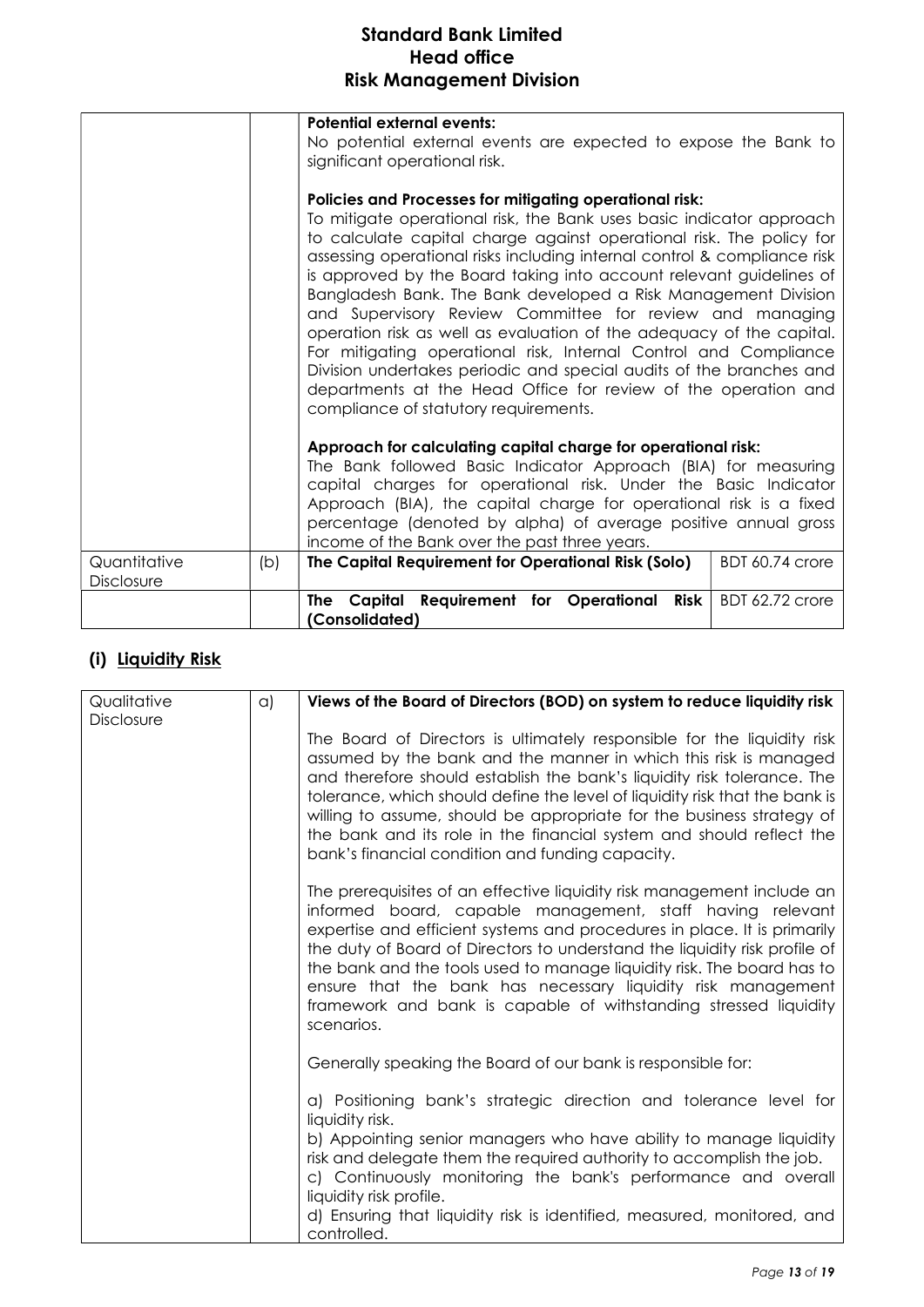| Senior management is responsible for the implementation of sound<br>policies and procedures keeping in view the strategic direction and<br>risk appetite specified by Board. To effectively oversee the daily and<br>long-term management of liquidity risk senior managers should:                                                                                                                                                                                                                             |
|-----------------------------------------------------------------------------------------------------------------------------------------------------------------------------------------------------------------------------------------------------------------------------------------------------------------------------------------------------------------------------------------------------------------------------------------------------------------------------------------------------------------|
| a) Develop and implement procedures and practices that translate<br>the Board's goals, objectives, and risk tolerances into operating<br>standards that are well understood by bank personnel and consistent<br>with the Board's intent.                                                                                                                                                                                                                                                                        |
| b) Adhere to the lines of authority and responsibility that the Board<br>has established for managing liquidity risk.                                                                                                                                                                                                                                                                                                                                                                                           |
| c) Oversee the implementation and maintenance of management<br>information and other systems that identify, measure, monitor, and<br>control the bank's liquidity risk.                                                                                                                                                                                                                                                                                                                                         |
| d) Establish effective internal controls over the liquidity risk<br>management process.                                                                                                                                                                                                                                                                                                                                                                                                                         |
| Methods used to measure Liquidity risk                                                                                                                                                                                                                                                                                                                                                                                                                                                                          |
| 1) Contractual maturity mismatch:<br>The contractual maturity mismatch profile identifies the gaps between<br>the contractual inflows and outflows of liquidity for defined time<br>bands. These maturity gaps indicate how much liquidity a bank would<br>potentially need to raise in each of these time bands if all outflows<br>occurred at the earliest possible date. This metric provides insight into<br>the extent to which the bank relies on maturity transformation under<br>its current contracts. |
| 2) Concentration of funding:<br>This metric is meant to identify those sources of wholesale funding that<br>are of such significance that withdrawal of this funding could trigger<br>liquidity problems. The metric thus encourages the diversification of<br>funding sources as recommended in the Sound Principles of Bank for<br>International Settlements (BIS).                                                                                                                                           |
| 3) Available unencumbered assets:                                                                                                                                                                                                                                                                                                                                                                                                                                                                               |
| These metrics provide supervisors with data on the quantity and key<br>characteristics including currency denomination and location of<br>bank's available unencumbered assets. These assets have the<br>potential to be used as collateral to raise additional HQLA or secured<br>funding in secondary markets or are eligible at central banks and as<br>such may potentially be additional sources of liquidity for the bank.                                                                                |
| LCR by significant currency:<br>4)<br>While the LCR is required to be met in one single currency in order to<br>better capture potential currency mismatches, banks and supervisors<br>should also monitor the LCR in significant currencies. This will allow the<br>bank and the supervisor to track potential currency mismatch issues<br>that could arise.                                                                                                                                                   |
| 5) Market-related monitoring tools:<br>High frequency market data with little or no time lag can be used as<br>early warning indicators in monitoring potential liquidity difficulties at<br>banks.                                                                                                                                                                                                                                                                                                             |
| Liquidity risk management system                                                                                                                                                                                                                                                                                                                                                                                                                                                                                |
| The liquidity risk strategy defined by Board should enunciate specific<br>policies on particular aspects of liquidity risk management such as:                                                                                                                                                                                                                                                                                                                                                                  |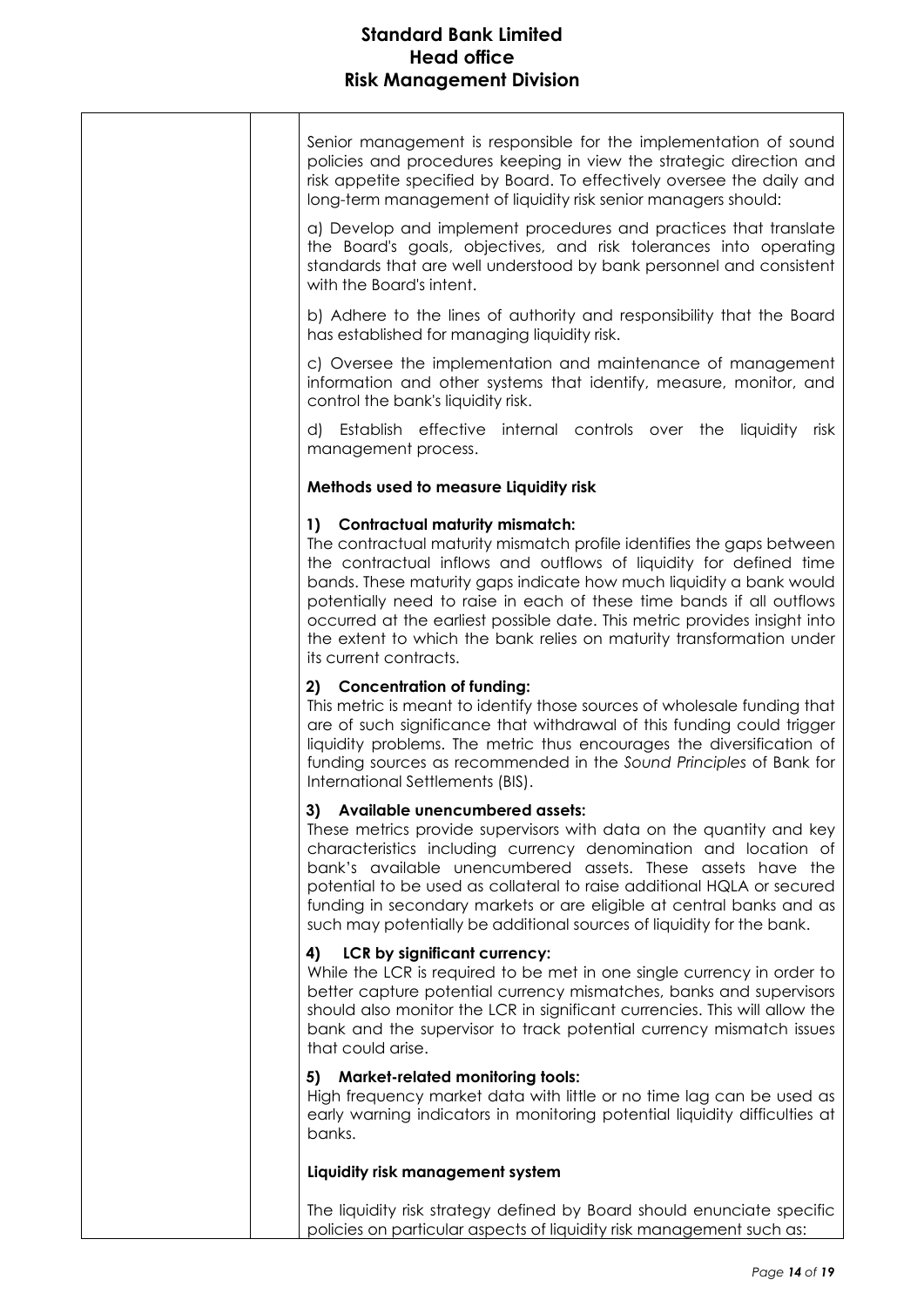| a. Composition of Assets and Liabilities<br>b. Diversification and Stability of Liabilities.<br>c. Access to Inter-bank Market                                                                                                                                                                                                                                                                                                                                                                                                                                                                                                                                                                                                                                                                                                                                                                                                                                                                                |
|---------------------------------------------------------------------------------------------------------------------------------------------------------------------------------------------------------------------------------------------------------------------------------------------------------------------------------------------------------------------------------------------------------------------------------------------------------------------------------------------------------------------------------------------------------------------------------------------------------------------------------------------------------------------------------------------------------------------------------------------------------------------------------------------------------------------------------------------------------------------------------------------------------------------------------------------------------------------------------------------------------------|
| The liquidity strategy must be documented in a liquidity policy, and<br>communicated throughout the bank. The responsibility for managing<br>the overall liquidity of the bank should be delegated to a specific<br>identified group within the bank. This might be in the form of an Asset<br>Liability Committee (ALCO) comprised of senior management, the<br>treasury function or the risk management division. However, usually<br>the liquidity risk management is performed by an ALCO. Ideally, the<br>ALCO should comprise of senior management from each key area of<br>the institution that assumes and/or manages liquidity risk.                                                                                                                                                                                                                                                                                                                                                                 |
| An effective liquidity risk management includes systems to identify,<br>measure, monitor and control its liquidity exposures. Management<br>should be able to accurately identify and quantify the primary<br>sources of a bank's liquidity risk in a timely manner. To properly identify<br>the sources, management should understand both existing as well as<br>future risk that the institution can be exposed to. Management should<br>always be on the alert for new sources of liquidity risk at both the<br>transaction and portfolio levels. Key elements of an effective risk<br>management process include an efficient MIS, systems to measure,<br>monitor and control existing as well as future liquidity risks and<br>reporting them to senior management.                                                                                                                                                                                                                                     |
| Policies and processes for mitigating liquidity risk<br>An effective measurement and monitoring system is essential for<br>adequate management of liquidity risk. Discussed below are some<br>(but not all) commonly used liquidity measurement and monitoring<br>techniques that may be adopted by the banks.                                                                                                                                                                                                                                                                                                                                                                                                                                                                                                                                                                                                                                                                                                |
| Contingency Funding Plan: In order to develop a comprehensive<br>liquidity risk management framework, the Bank has in place way out<br>plans for stress scenarios. Such a plan commonly known as<br>Contingency Funding Plan (CFP) is a set of policies and procedures<br>that serves as a blue print for a bank to meet its funding needs in a<br>timely manner and at a reasonable cost. A CFP is a projection of<br>future cash flows and funding sources of a bank under market<br>scenarios including aggressive asset growth or rapid liability erosion.<br>To be effective, it is important that a CFP should represent<br>management's best estimate of balance sheet changes that may<br>result from a liquidity or credit event. A CFP can provide a useful<br>framework for managing liquidity risk both short term and in the long<br>term. Further, it helps ensure that a financial institution can prudently<br>and efficiently manage routine and extraordinary fluctuations in<br>liquidity. |
| Use of CFP for Routine Liquidity Management<br>a) A reasonable amount of liquid assets are maintained.<br>b) Measurement and projection of funding requirements during<br>various scenarios.<br>c) Management of access to funding sources.                                                                                                                                                                                                                                                                                                                                                                                                                                                                                                                                                                                                                                                                                                                                                                   |
| Use of CFP for Emergency and Distress Environments                                                                                                                                                                                                                                                                                                                                                                                                                                                                                                                                                                                                                                                                                                                                                                                                                                                                                                                                                            |
| Not necessarily does a liquidity crisis show up gradually. In case of a<br>sudden liquidity stress, it is important for a bank to seem organized,<br>candid, and efficient to meet its obligations to the stakeholders. Since                                                                                                                                                                                                                                                                                                                                                                                                                                                                                                                                                                                                                                                                                                                                                                                 |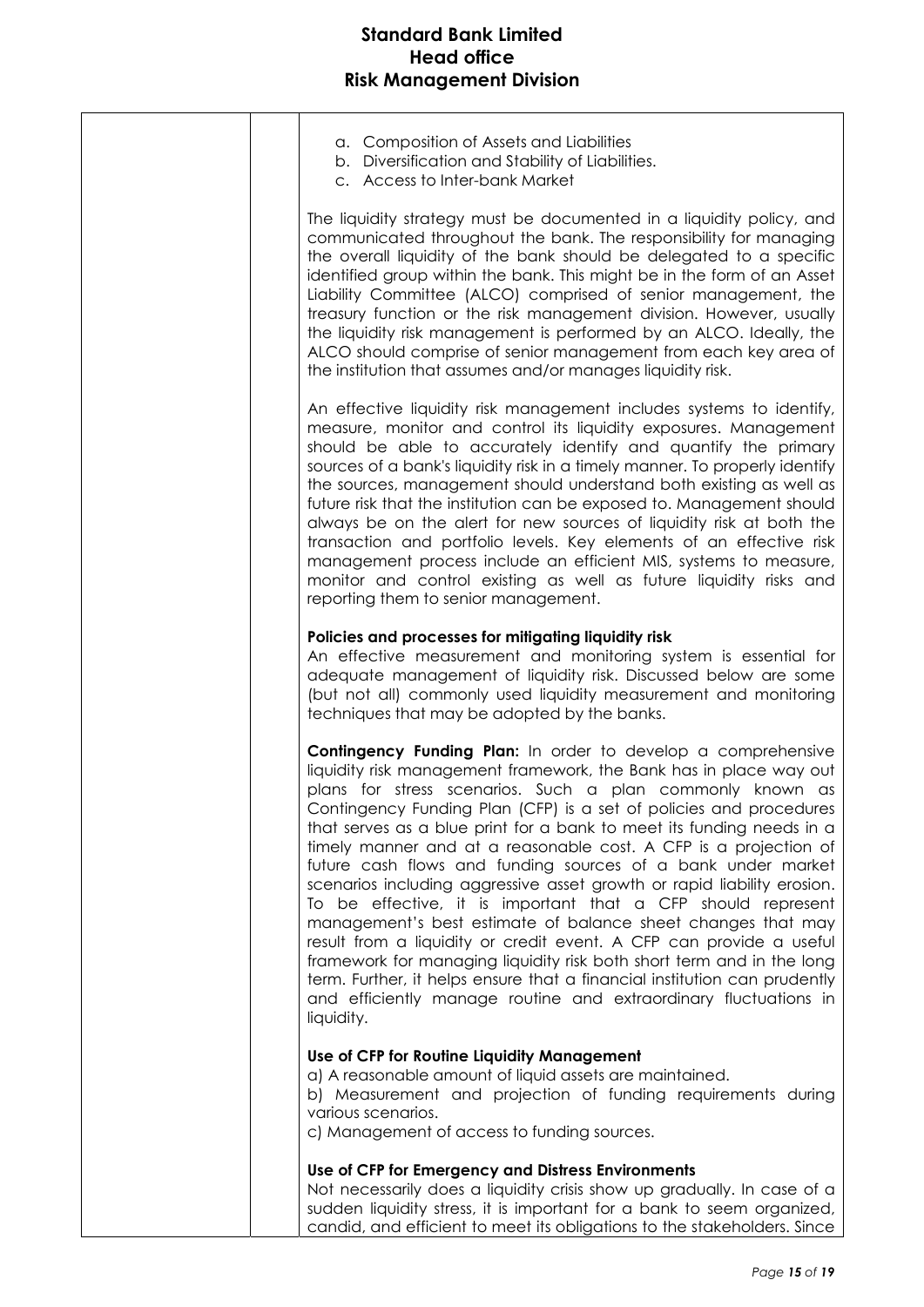|                    |    | such a situation requires a spontaneous action, banks that already<br>have plans to deal with such situation could address the liquidity<br>problem more efficiently and effectively. A CFP can help ensure that<br>bank management and key staffs are ready to respond to such<br>situations.            |                     |
|--------------------|----|-----------------------------------------------------------------------------------------------------------------------------------------------------------------------------------------------------------------------------------------------------------------------------------------------------------|---------------------|
|                    |    | Scope of CFP<br>To begin, the CFP should anticipate all of the bank's funding and<br>liquidity needs by:                                                                                                                                                                                                  |                     |
|                    |    | a) Analyzing and making quantitative projections of all significant on-<br>and off-balance-sheet funds flows and their related effects.<br>b) Matching potential cash flow sources and uses of funds.<br>c) Establishing indicators that alert management to a predetermined<br>level of potential risks. |                     |
| Quantitative       | b) | Liquidity coverage ratio (LCR)                                                                                                                                                                                                                                                                            | 115.65%             |
| <b>Disclosures</b> |    | Net stable Funding Ratio (NSFR)                                                                                                                                                                                                                                                                           | 109.08%             |
|                    |    | Stock of High Quality Liquid Assets                                                                                                                                                                                                                                                                       | BDT 3,210.06 crore  |
|                    |    | Total net cash outflows over the next 30                                                                                                                                                                                                                                                                  | BDT 2,790.91 crore  |
|                    |    | calendar days                                                                                                                                                                                                                                                                                             |                     |
|                    |    | Available amount of stable funding                                                                                                                                                                                                                                                                        | BDT 17,067.73 crore |
|                    |    | Required amount of stable funding                                                                                                                                                                                                                                                                         | BDT 15,646.79 crore |

# (j) Leverage Ratio:

| Qualitative<br>disclosures | $\alpha$ | Views of BOD on system to reduce excessive leverage<br>In order to avoid building-up of excessive on- and off-balance sheet<br>leverage in the banking system, a simple, transparent, non-risk based<br>leverage ratio has been introduced. The leverage ratio is calibrated<br>to act as a credible supplementary measure to the risk based capital<br>requirements. The leverage ratio is intended to achieve the following<br>objectives:                                                                                                                                                                                                                                                                                                                  |
|----------------------------|----------|---------------------------------------------------------------------------------------------------------------------------------------------------------------------------------------------------------------------------------------------------------------------------------------------------------------------------------------------------------------------------------------------------------------------------------------------------------------------------------------------------------------------------------------------------------------------------------------------------------------------------------------------------------------------------------------------------------------------------------------------------------------|
|                            |          | a) constrain the build-up of leverage in the banking sector which can<br>damage the broader financial system and the economy; and<br>b) reinforce the risk based requirements with an easy to understand<br>and a non-risk based measure.                                                                                                                                                                                                                                                                                                                                                                                                                                                                                                                     |
|                            |          | Policies and processes for managing excessive on and off balance                                                                                                                                                                                                                                                                                                                                                                                                                                                                                                                                                                                                                                                                                              |
|                            |          | sheet leverage<br>Introducing the leverage ratio as an additional prudential tool has<br>several potential benefits. The financial crisis has illustrated the<br>disruptive effects of procyclicality (amplification of the effects of the<br>business cycle) and of the risk that can build up when financial firms<br>acting in an individually prudent manner collectively creates systemic<br>problems. There is now broad consensus that micro-prudential<br>regulation needs to be complemented by macro-prudential<br>regulation that smoothens the effects of the credit cycle. This has led<br>to proposals for countercyclical capital requirements and investment<br>loss provisions that would be higher in good times and lower in bad<br>times. |
|                            |          | Approach for calculating exposure<br>The leverage ratio should be calculated by dividing an institution's<br>capital measure by the total exposure (expressed as a percentage).<br>The ratio should be calculated as the simple arithmetic mean of the<br>monthly leverage ratios over a quarter. For the numerator of the ratio<br>(capital measure), the Tier-1 capital should be considered. The<br>denominator (exposure measure) should be the sum of the exposure                                                                                                                                                                                                                                                                                       |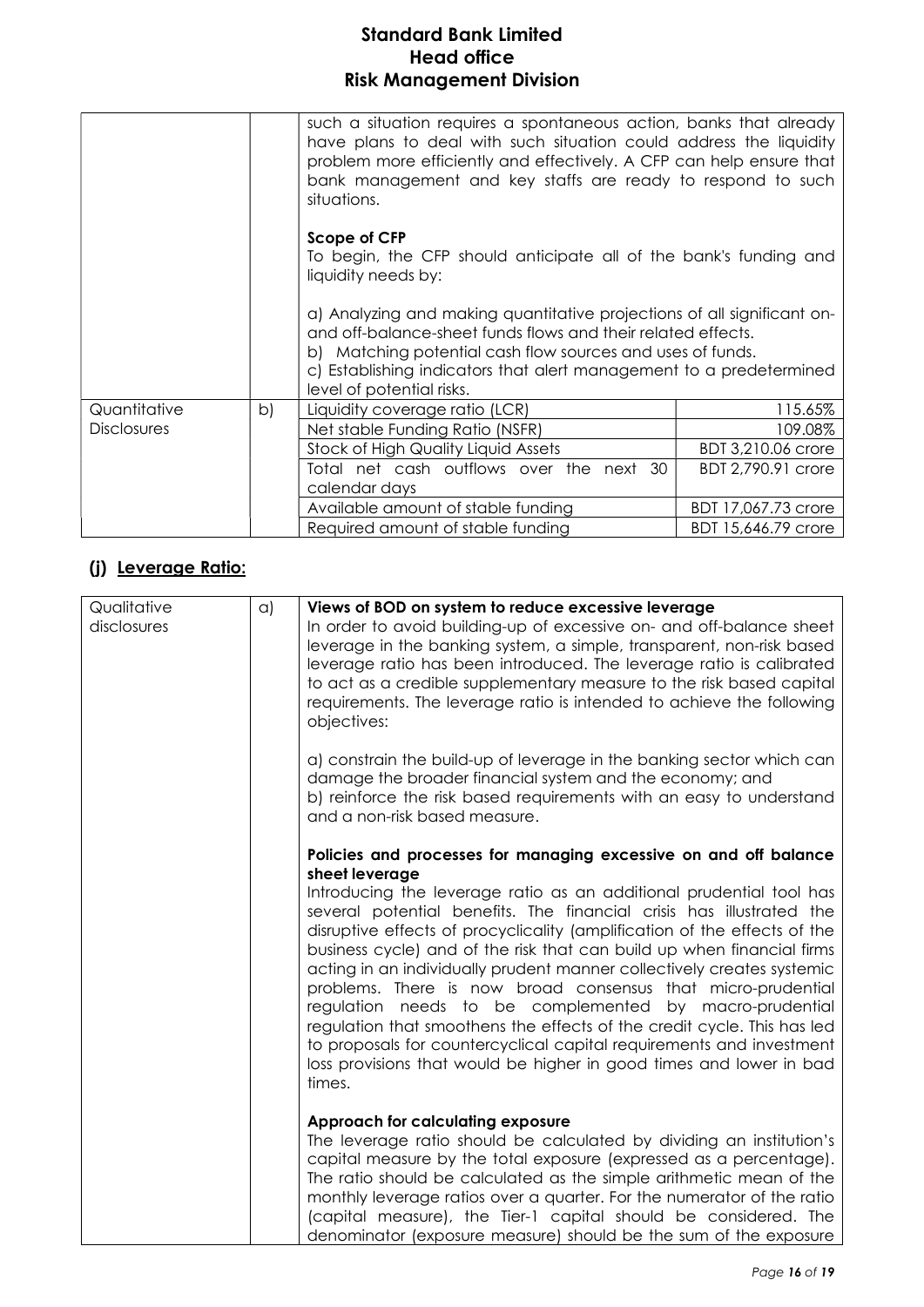|              | values of all assets and off-balance sheet items not deducted from<br>the calculation of Tier-1 capital.                                                                                                                                                          |                     |                           |  |
|--------------|-------------------------------------------------------------------------------------------------------------------------------------------------------------------------------------------------------------------------------------------------------------------|---------------------|---------------------------|--|
|              | Leverage Ratio = Tier-1 Capital (after related deductions)/ Total<br><b>Exposure (after related deductions)</b>                                                                                                                                                   |                     |                           |  |
|              | A minimum Tier-1 leverage ratio of 3% is being prescribed both at solo<br>and consolidated level.                                                                                                                                                                 |                     |                           |  |
|              | The banks is maintaining leverage ratio on quarterly basis. The<br>calculation at the end of each calendar quarter is submitted to BB<br>showing the average of the month end leverage ratios based on the<br>following definition of capital and total exposure. |                     |                           |  |
| Quantitative |                                                                                                                                                                                                                                                                   | <b>Solo</b>         | Consolidated              |  |
| disclosures  | Leverage ratio                                                                                                                                                                                                                                                    | 8.50%               | 8.45%                     |  |
|              | On balance sheet exposure                                                                                                                                                                                                                                         | BDT 21,859.04 crore | BDT 22,032.71 crore       |  |
|              | Off balance sheet exposure                                                                                                                                                                                                                                        | BDT 3,109.33 crore  | <b>BDT 3,109.33 crore</b> |  |
|              | Regulatory adjustments                                                                                                                                                                                                                                            | BDT 1.87 crore      | BDT 5.74 crore            |  |
|              | Total exposure                                                                                                                                                                                                                                                    | BDT 24,966.51 crore | BDT 25,136.30 crore       |  |

#### (k) Remuneration

The following are the main disclosures on remuneration that bank includes in their pillar-3 documents. The bank is not only discloses the required information, but to articulates as far as possible how these factors complement and support their overall risk management framework.

This requested quantitative disclosures detailed below should only cover senior management and other material takers and be broken down between these two categories.

|     | <b>Qualitative Disclosures</b>                                        |                                                                                                                                                                                                                                                                                                                                                                                                                                                                                                                                                                                                                                                                                                                                                                                                                                                                                                                                                                                          |  |
|-----|-----------------------------------------------------------------------|------------------------------------------------------------------------------------------------------------------------------------------------------------------------------------------------------------------------------------------------------------------------------------------------------------------------------------------------------------------------------------------------------------------------------------------------------------------------------------------------------------------------------------------------------------------------------------------------------------------------------------------------------------------------------------------------------------------------------------------------------------------------------------------------------------------------------------------------------------------------------------------------------------------------------------------------------------------------------------------|--|
| (a) | Information relating<br>to the bodies that<br>oversee<br>remuneration | The Management of Standard Bank Limited for<br>Remuneration<br>program holds the responsibilities for overseeing the framing,<br>reviewing and implementation of overall compensation structure and<br>related polices over remuneration package issues payable to all or<br>employees<br>the<br>Directors/MD/any<br>specialized<br>and<br>other<br>appointed/engaged person(s)/ Material Risk Takers of the Bank.<br>They also oversee performance oriented incentives, perquisites, other<br>financial options etc. to attract, motivate and retain employees and<br>review compensation packages/pay structure in comparison to that<br>of other Banks to enjoy competitive advantages in this industry. In<br>addition, the Management of SBL also carries out the following roles<br>and responsibilities:<br>Review of the Compensation Policy annually or as demanded by<br>$\bullet$<br>market.<br>Exercise such other powers and play the roles delegated to it by<br>$\bullet$ |  |
|     |                                                                       | the Board.<br>Till date, the Bank has not yet engaged any External Consultant for<br>$\bullet$<br>conducting such exercise as this activity is continually performed<br>by the Bank's Management.                                                                                                                                                                                                                                                                                                                                                                                                                                                                                                                                                                                                                                                                                                                                                                                        |  |
| (b) | Information relating<br>to the remuneration<br>of the processes       | All applicable substantive pay and other allowances including<br>perquisites to the employees including all subordinates, officers and<br>executives up to the rank of SEVP are designed in well accord with<br>the prevailing competitive remuneration structure in the industry.<br>The package structure of all executives above the rank of SEVP i.e.<br>DMD, AMD & MD, the individual remuneration is fixed and approved                                                                                                                                                                                                                                                                                                                                                                                                                                                                                                                                                            |  |
|     |                                                                       | by the Board of Directors. All the Pay Structure and perquisites<br>payable to the employees get approved by the Board of Directors of<br>the Bank. In order to format and design the remuneration package,                                                                                                                                                                                                                                                                                                                                                                                                                                                                                                                                                                                                                                                                                                                                                                              |  |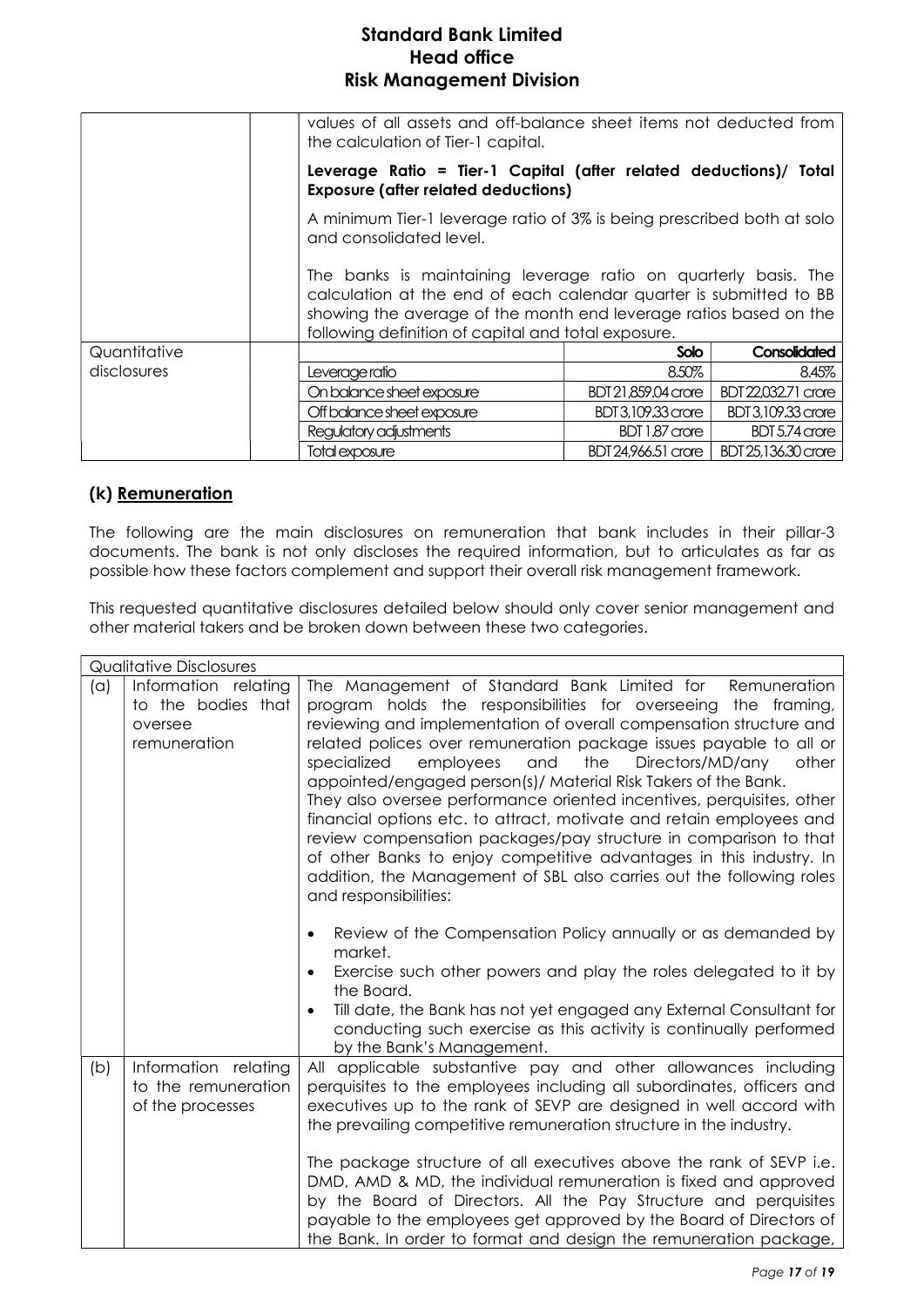|                                                                                                                                           |                                                                                                                                                                                                                                                                                                                            | the Management and the Board take into<br>following<br>the<br>consideration:                                                                                                                                                                                                                                                                                                                                                                                                                                                                                                                                     |
|-------------------------------------------------------------------------------------------------------------------------------------------|----------------------------------------------------------------------------------------------------------------------------------------------------------------------------------------------------------------------------------------------------------------------------------------------------------------------------|------------------------------------------------------------------------------------------------------------------------------------------------------------------------------------------------------------------------------------------------------------------------------------------------------------------------------------------------------------------------------------------------------------------------------------------------------------------------------------------------------------------------------------------------------------------------------------------------------------------|
|                                                                                                                                           |                                                                                                                                                                                                                                                                                                                            | 1. Minimum Qualification level set during the recruitment<br>2. Level of Experience<br>3. Level of Risk involved<br>4. Complexities of the job<br>5. Degree of creativity or productivity expected in the job<br>6. Business developing excellence and expertise<br>7. Leadership capability<br>8. Corporate exposure<br>However, the remuneration structure/ package for the Managing<br>Director (MD) of the Bank is subject to approval of Bangladesh Bank.                                                                                                                                                   |
| Description<br>of the<br>(C)<br>which<br>ways<br>in<br>current and future<br>risks are taken into<br>the<br>account<br>in<br>remuneration | The Management has always been in the practice of reviewing<br>remuneration/compensation package/structure<br>Оf<br>the<br>prime<br>employees in top positions who are associated with high degree of<br>risk factors in current and future position.<br>The Board of Directors oversees and governs effective framing and |                                                                                                                                                                                                                                                                                                                                                                                                                                                                                                                                                                                                                  |
|                                                                                                                                           | processes                                                                                                                                                                                                                                                                                                                  | implementation of the remuneration policy. Human Resource<br>Management under the guidance of the MD administers the<br>compensation and benefit structure in line with the best suited<br>practices and statutory requirements as applicable.                                                                                                                                                                                                                                                                                                                                                                   |
| (d)                                                                                                                                       | Description of<br>the<br>ways in which the<br>banks seeks to link<br>performances<br>during<br>a<br>performance<br>measurement<br>period with levels of<br>remuneration                                                                                                                                                    | On the way to link performances during a performance measurement<br>period with levels of remuneration, the management takes the<br>feedback or appraisal from head of branch (in case of branch<br>officials) or concerned Head of Division (for Head Office) in the form<br>of Annual Performance Appraisal (APA) previously known as Annual<br>Confidential Report (ACR).<br>Although all employees receive the festival bonuses irrespective of<br>performance and yearly incentive is determined and awarded on<br>basis of the Annual Performance Appraisal (APA). In case of hiring                       |
| (e)                                                                                                                                       | Description of<br>the                                                                                                                                                                                                                                                                                                      | exceptionally deserving candidate, the bank offers enhanced<br>package program with seniority in rank.<br>The Bank follows various schemes in regards to deferred and vested                                                                                                                                                                                                                                                                                                                                                                                                                                     |
|                                                                                                                                           | ways in which the<br>banks<br>seeks<br>to                                                                                                                                                                                                                                                                                  | variable remuneration as follows:                                                                                                                                                                                                                                                                                                                                                                                                                                                                                                                                                                                |
| (f)                                                                                                                                       | adjust remuneration<br>Description of<br>the<br>different<br>forms<br>Оf<br>variable<br>remuneration<br>that<br>the bank utilizes and<br>rationale<br>the<br>for<br>using these forms                                                                                                                                      | - PF (Vesting or entitlement to employer's contribution) happens on<br>Variable pay refers to the compensation as fixed by the Board on<br>recommendation of the Management, which is based on the<br>performance appraisal of an employee in that role, that is, how well<br>they accomplish their goals. It may be paid as:<br>$\checkmark$ Performance Linked Incentives to those employees who are<br>eligible for incentives.<br>$\checkmark$ Ex-gratia for other employees who are not eligible for<br>Performance-linked Incentives.<br>Different awards<br>based on extra-ordinary performance<br>✓<br>& |
|                                                                                                                                           |                                                                                                                                                                                                                                                                                                                            | achievement.<br>Employee/Manager of the Month/ Quarter award<br>✓<br>Reimbursement/award<br>for<br>brilliant<br>academic/professional<br>$\checkmark$<br>achievement.<br>$\checkmark$ Leave Fare Compensation (LFC)                                                                                                                                                                                                                                                                                                                                                                                              |
|                                                                                                                                           | <b>Quantitative Disclosures</b>                                                                                                                                                                                                                                                                                            |                                                                                                                                                                                                                                                                                                                                                                                                                                                                                                                                                                                                                  |
| (g)                                                                                                                                       | Number of meetings<br>held by the main<br>body<br>overseeing                                                                                                                                                                                                                                                               | Number of meetings held by the main body overseeing remuneration<br>during the financial year: Nil<br>Remuneration paid to member: Nil                                                                                                                                                                                                                                                                                                                                                                                                                                                                           |